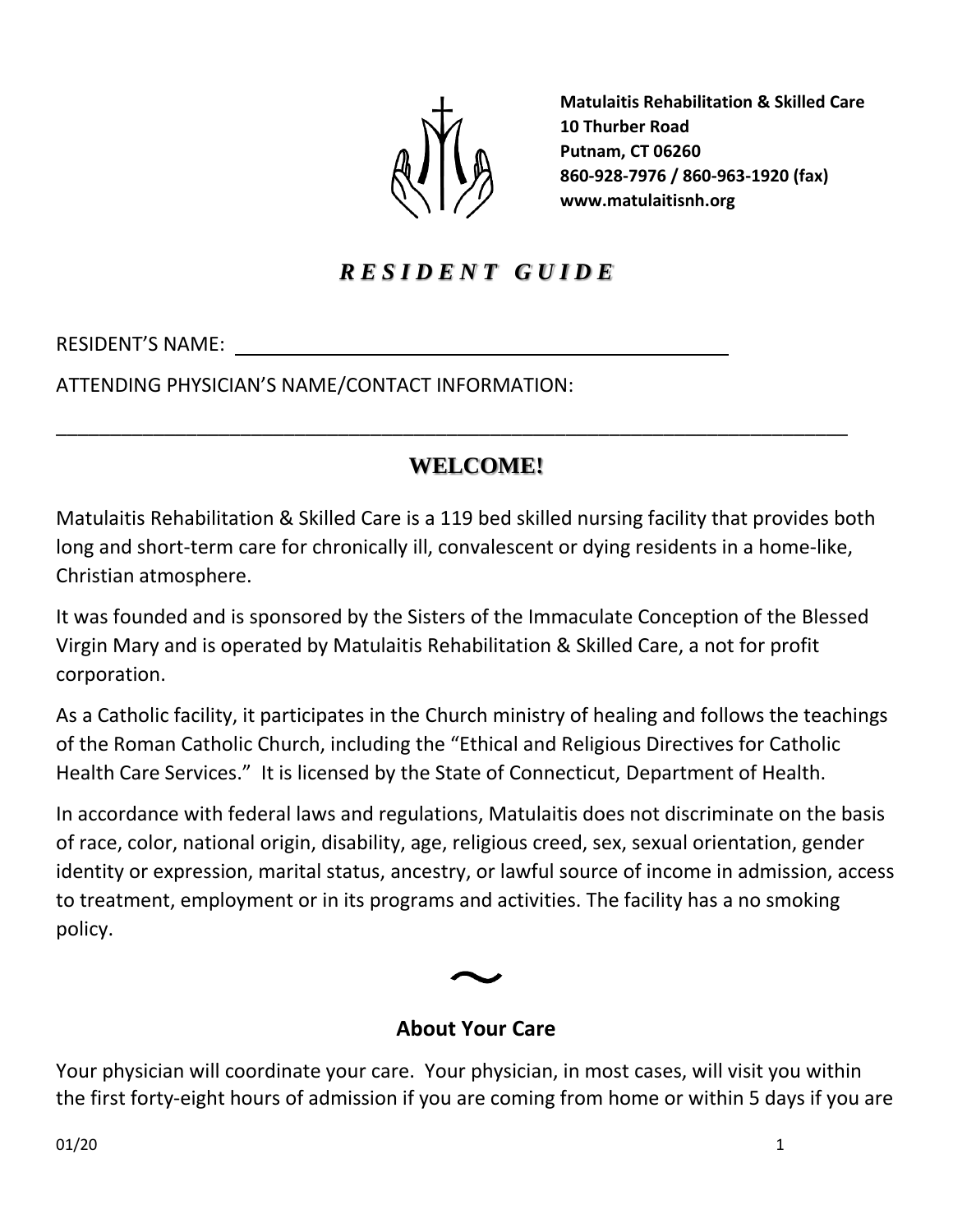coming from the hospital. He or she will then routinely visit you at least every thirty days. However, should you have a medical condition that requires that you see a physician, we will help you obtain this care. Your personal care physician or his/her alternate is available by phone twenty-four hours each day for issues that require immediate attention.

Other people who will care for you include:

- Nurses, who are available twenty-four hours every day
- Certified nursing assistants, who assist nursing staff with your care
- Social Workers, who are available Mon-Fri to assist residents and families in meeting psychosocial needs
- Dietitian, Food Service Supervisor, and dietary aides
- Physical, Occupational, and Speech Therapists, if needed
- Activity coordinators who plan, organize and present activity programs
- Consultant physicians, who are available, when needed, for your specialized needs
- Pastoral Care Staff, who will assist you with your spiritual needs

## **Resident Information Center**

For your information, there is a bulletin board located on B-Wing (close to Center Court) that contains important facts about the facility and your rights. Changes in policies, updated information, and other items of interest are posted for your review.

## **Your Room**

To make your stay as comfortable as possible, we encourage you to bring paintings, photos, and other small memorabilia to decorate your room. Our maintenance staff will hang your wall decorations. When decorating your room, please consider safety issues. Local fire regulations prohibit storing items immediately beneath the ceiling, hanging items from the over-bed lights, and overcrowding rooms with personal belongings. Also, the use of extension cords is prohibited.

## **All furniture must be checked first for safety by our Maintenance Supervisor.**

You are welcome to bring in small electrical devices, such as shavers, radios, and televisions (please consult maintenance regarding compatible television brands, as not all work with our cable system). We request that **you do not bring in hair dryers or heating devices for safety reasons**. Blow dryers are provided in the beauty parlor and are available for use with staff supervision only. It is a requirement of the facility to have the Maintenance Department inspect all electrical devices prior to initial use. Adhering to these simple requests will help us maintain a safe environment for all our residents.

We will label all personal items such as eyeglasses, dentures (if requested), clocks, fans, etc. with your name.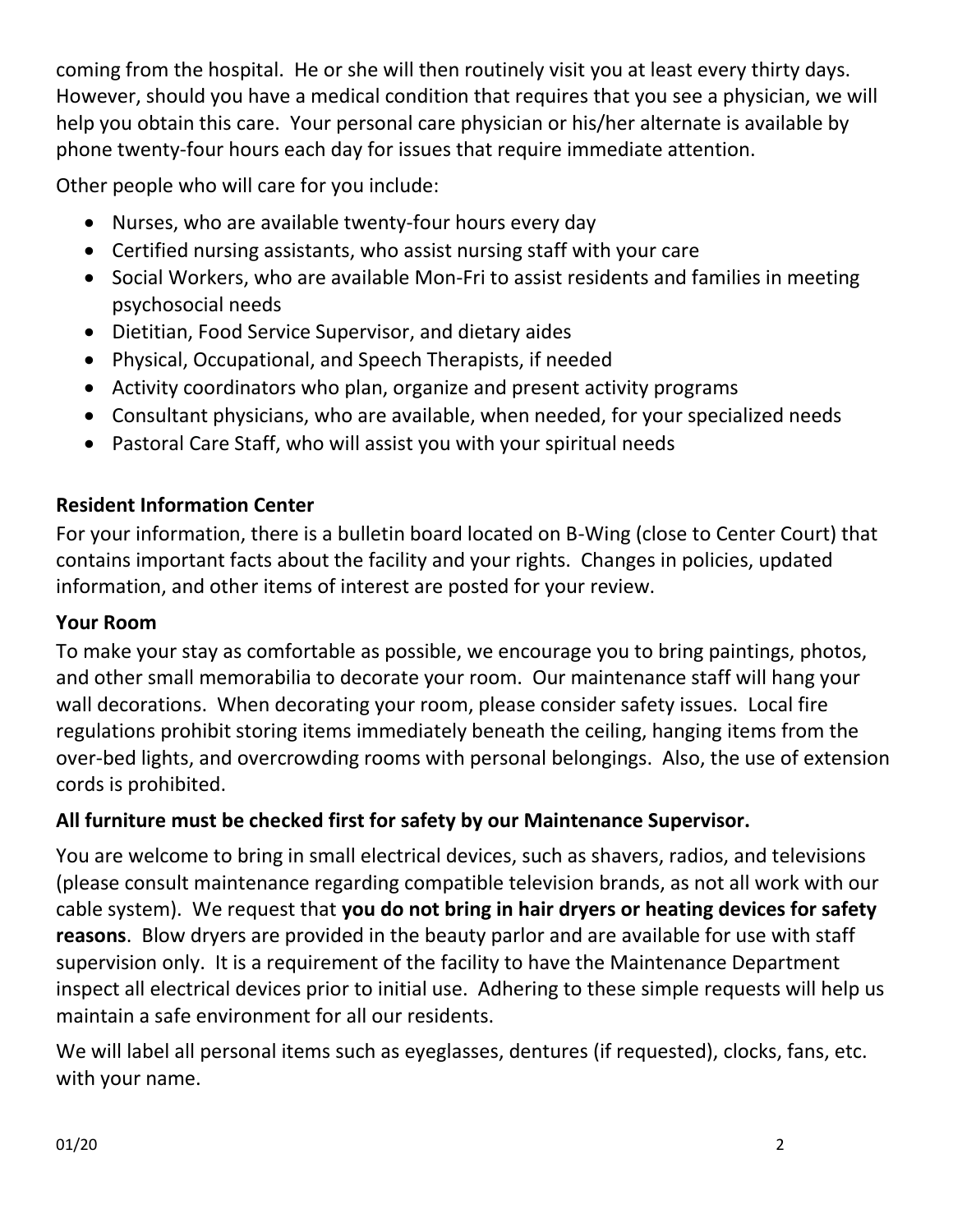If you have concerns about anything — room temperature, mattress comfort, lighting, cleanliness, privacy or noise level — we want to know. Please tell your nurse, so we can address your issues.

# **Clothing**

You are encouraged to dress in street clothes when out of your room. We have several suggestions concerning your personal clothing and footwear that we would like you to keep in mind.

- On admission, we will label all personal clothing and footwear that is not labeled. Please bring all new clothing items to the main office to be labeled. The laundry staff will bring the items to the room once labeled.
- Please check all garment labels to be sure they are permanent press/wash and wear fabrics. Commercial machines are used in the laundry.
- Please purchase only colorfast garments that are machine washable.
- Please purchase loose fitting, stretchable garments for comfort and warmth, especially during the winter months.
- **Please inform all family members, when they bring in new garments for you, these new garments should be given to the office staff for labeling.**

# **Valuables**

We request that you not keep large amounts of money or valuable items in your room. You can request a locked box for the night stand from your nurse. The facility is not responsible for items that are kept unsecured in your possession. An inventory of personal effects is completed with the nurse upon admission. Please update this list with the nurse as needed.

# **Safeguarding Funds**

If you wish to deposit personal funds in a personal needs account within the facility, the accounts representative or social worker will assist you in establishing one with the following provisions:

- You must provide written authorization to hold, safeguard, manage and account for personal funds.
- This account should regularly have a balance of no more than \$50.00.
- The account will be an interest-bearing account for amounts greater than \$50.00, separate from any of the facility's operating accounts, crediting all interest to the account.

You will be provided with a full and complete accounting of personal funds on a quarterly basis.

 $01/20$  3 The facility maintains a petty cash account for small cash withdrawals. These monies are available to residents through requests to the social worker during regular business hours or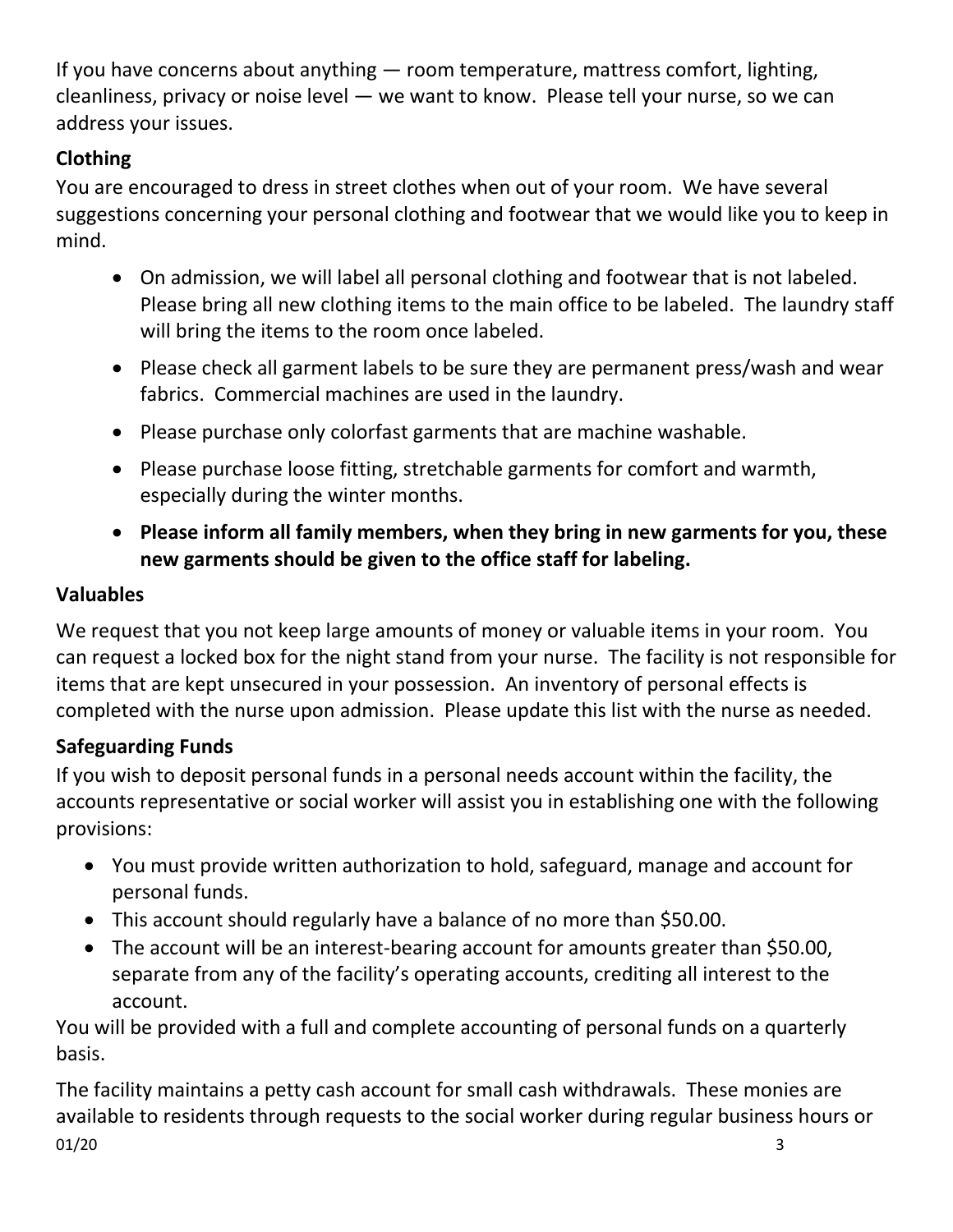through requests to the nurse on evenings/weekends. Reasons for withdrawal are documented in the business office to assist in record keeping.

Upon death or discharge, if you have remaining funds left in your personal needs account, the business office will issue a check made payable to the resident or resident's estate within thirty days. A final accounting will also be forwarded to the resident or the estate. If you are a Medicaid recipient, a final accounting will be done in coordination with the Department of Social Services.

# **Personal Care Items**

Personal care items, such as deodorant, mouthwash, brushes, combs, and shaving cream are provided by the facility. Additional personal care items may be brought from home.

## **Meals**

Residents have the choice of receiving their meals in their rooms or in the dining room; however we encourage those who are able to eat in the social setting of the dining room. Meals are served in the following time frames: Breakfast 7:30 - 8:00 am; Lunch 11:25 am - 12:00 pm; Supper 5:00 – 5:45 pm. Both lunch and supper are offered in the dining room. Snacks are offered during the day and in the evening. Residents and family members are encouraged to fill out selections on the weekly menu ahead of time. Alternate meal selections and times are available. Inquire at the nurses' station for details. See the "Visitors" section for information on guest meals.

## **Professional Hair Services**

The facility is responsible for basic hair hygiene (e.g. washing) as part of our basic services.

A professional hairdresser is available in the facility for residents at reasonable prices. Inquire in the Recreation Department for an appointment. Residents are responsible for payment of professional hair services. Payment may be drawn from the personal needs account.

## **Other Professional Services**

It is the right of residents to choose their own professional health care providers for services that are not included in our basic daily rate. Those include consultant physicians, dentists, podiatrists, ophthalmologists, opticians and other professional services. The individual service provider must meet the high standards of care the facility requires. The facility maintains a list of professionals who have agreed to provide services to our residents.

Your selections are maintained in your individual medical record. Should you decide to change any of your personal care providers, please notify your nurse so we may keep your record current.

Medicaid and other health insurance do not always cover professional services such as dentistry or podiatry. Residents are responsible for payment of any services not covered. As with all services, fees will be discussed with you prior to the provision of the service.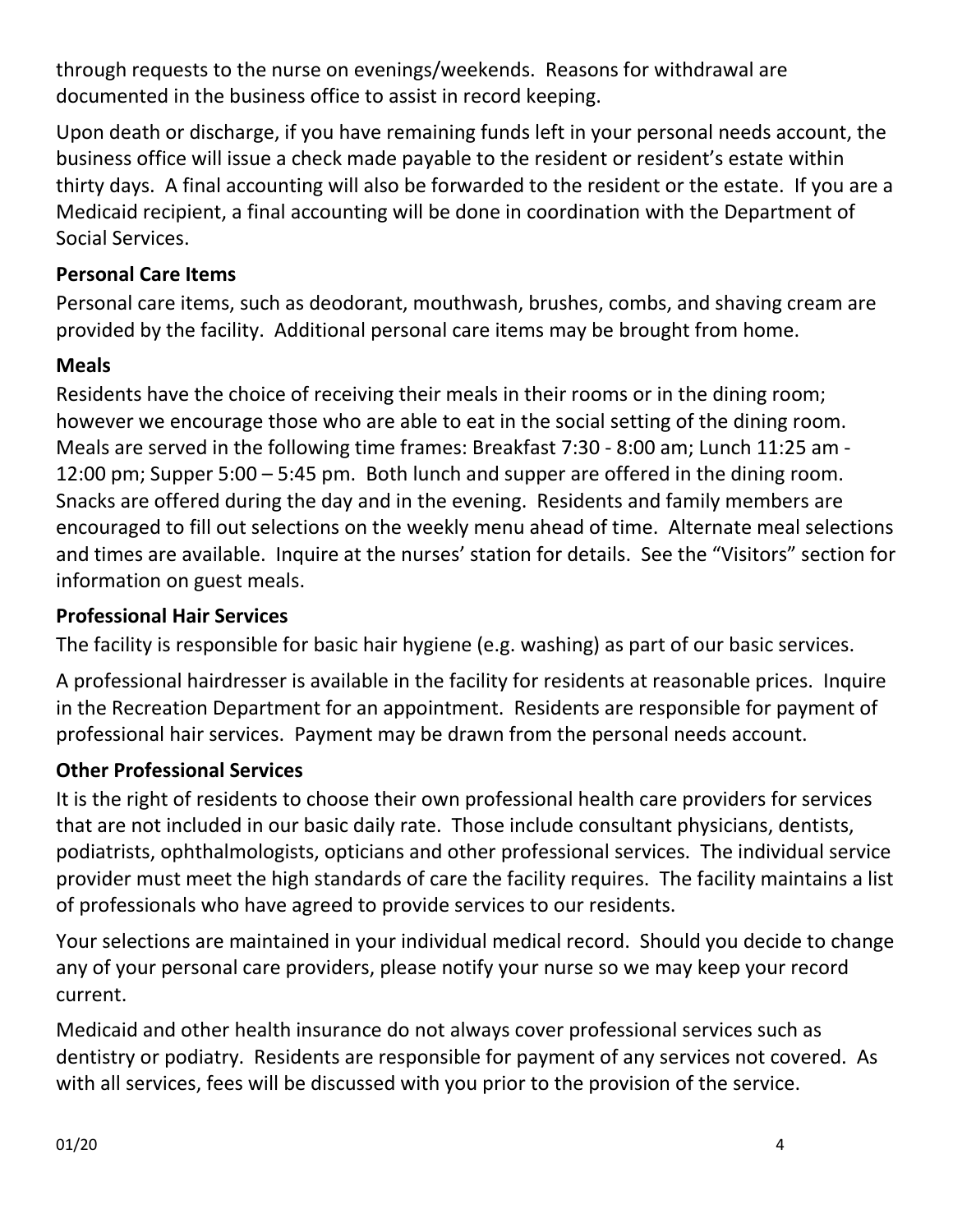# **Pastoral Care**

Pastoral care services support and promote holistic approaches to healing. Matulaitis Nursing Home is committed to caring for the spiritual dimension of residents and families. A Roman Catholic Chaplain is in residence to provide religious and sacramental services. Religious Sisters assist residents in their spiritual needs and in moments of distress or for prayerful consolation.

Pastoral care includes but is not limited to: daily Holy Mass; Holy Communion regularly; Catholic devotions at specified times; monthly Christian/Interfaith services; regular Gospel singing and Bible studies. Other denomination visits may be provided by arrangement. If you have a specific request, please speak with the nurse, pastoral care staff, or Activities Director.

## **Ethics Committee**

Matulaitis Nursing Home has an Ethics Committee which meets regularly and as needed. The committee's membership includes the Committee Director, Director of Nursing, Social Workers, the Medical Director, the Administrator and members of the Pastoral Care staff. The Committee offers recommendations to families, physicians, and residents concerning the ethical components of health care decisions and concerns.

## **Care Planning**

We encourage you to take an active role in your care. By working with our health care professionals as part of the team, you help to assure the best possible outcome of your care. You, your representative, and any individual of your choice will be invited to attend conferences to review your plan of care. Each resident has a unique plan identifying his or her medical, psychosocial, and spiritual needs. The team will discuss your goals and allow time for your expression of issues, feelings, or concerns. Your active participation will contribute to our effort of ensuring a comprehensive, personalized plan.

The Care Plan provides a complete understanding of your abilities and care needs, and how to maximize your abilities, with input from all members of the care plan team. It is revised at least each quarter and more often if necessary. The team will meet to discuss your plan of care on a regular basis depending on your needs and requirements. Refer to your rights for more comments on the care planning process.

## **Activity Program**

An activity program is provided for you, based upon your needs and interests. Programming may include music, exercise, games, crafts, interfaith services and related activities. The "Activity Calendar" is posted near the nursing station on each wing and on the www.matulaitisnh.org website.

## **Resident Council**

Resident Council is a group of residents who come together to: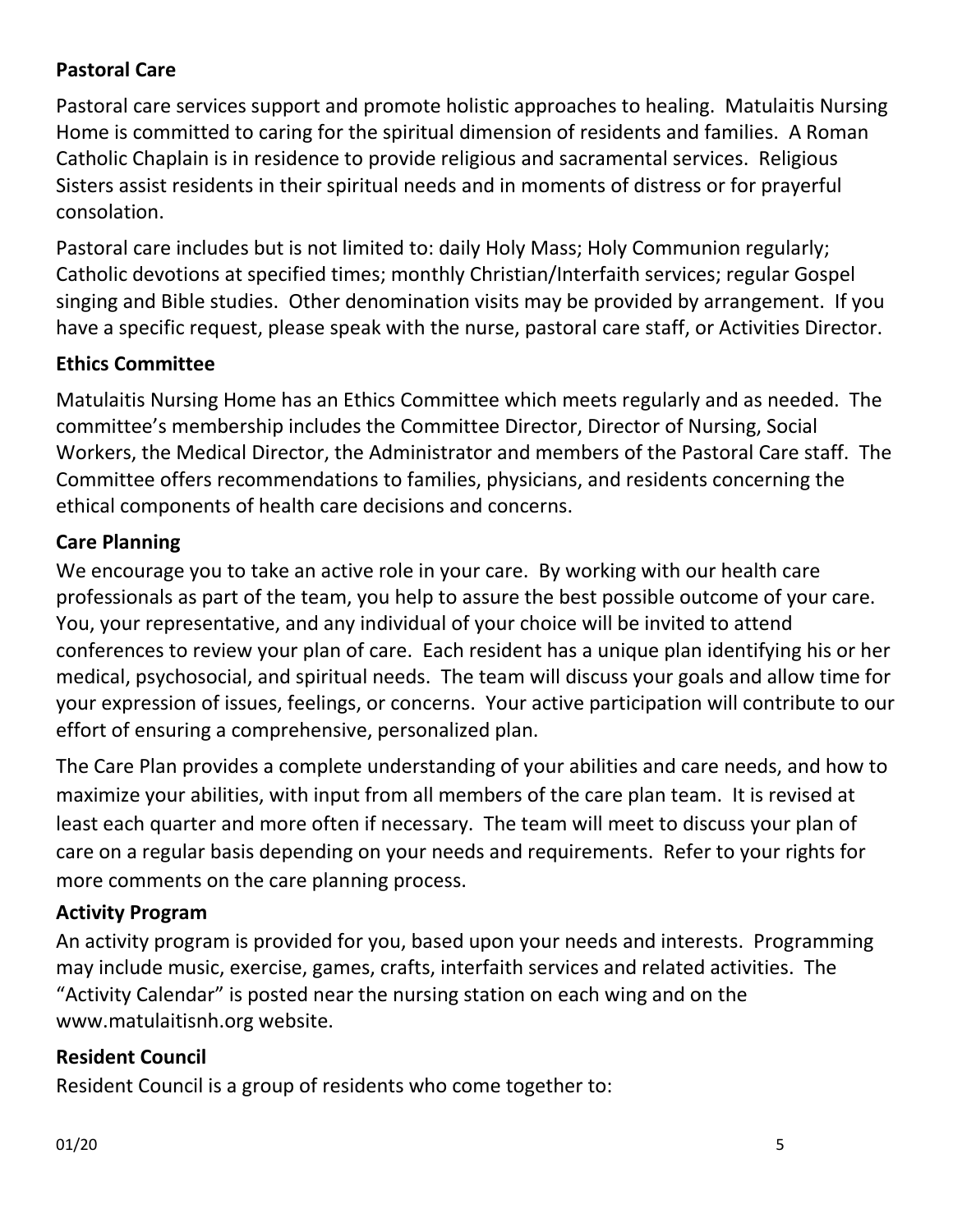- discuss and offer suggestions about facility policy and procedures affecting resident care, treatment and quality of life, and to assist with implementation
	- support one another
	- plan resident and family activities
	- participate in educational activities

The facility will provide space, privacy, and staff support to organize the group. Meetings are held on a regular basis.

# **Family Council**

The purpose of this group, initiated in January of 2015, is to provide support to family members as they experience the difficult transition of loved ones moving into a nursing facility. "We too know the multitude of mixed emotions and loss that accompany this move."

In addition, the Family Council is a forum for identifying systemic areas to improve the care and well-being of residents. Identified areas are communicated to a staff member liaison who works with the facility to provide a multifaceted approach to the improvement of quality care. Meetings are attended by family members, guest speakers, and invited staff members.

Meetings are typically scheduled for the second Wednesday of the month at 6:30pm in the facility. Refer to signs in the lobby for details. Please consider joining this group for ongoing family support.

# **Television and Telephone Service**

For long-term residents, cable television hook-up is available at each bedside. Digital-ready televisions must be supplied by residents/families. Please contact the maintenance department, as not all televisions are compatible with the home's cable system. Flat screen televisions are provided in the short-term rehabilitation rooms.

For short-term residents, telephones are provided in the rehab rooms. For long-term residents, telephone service is also available at each bedside. Initiation of service and all phone charges are the responsibility of the resident. Frontier is available by calling 1-855-279- 4344 for assistance in this matter.

# **Please remember to have all electrical devices – televisions, radios, electric razors, fans and lamps - checked by our maintenance department for safety prior to use.**

# **Visitors**

01/20 6 Visits from family, friends, children and clergy are encouraged. The best hours for visiting are from 11:00 a.m. to 7:00 p.m. Refer to your rights for other comments on visiting hours. Should your condition require it, alternative hours are available, as long as they do not infringe on the rights of other residents. Visitors should review brought items with the nurse on duty, as some dietary restrictions may apply. Please remember to mark all personal items with your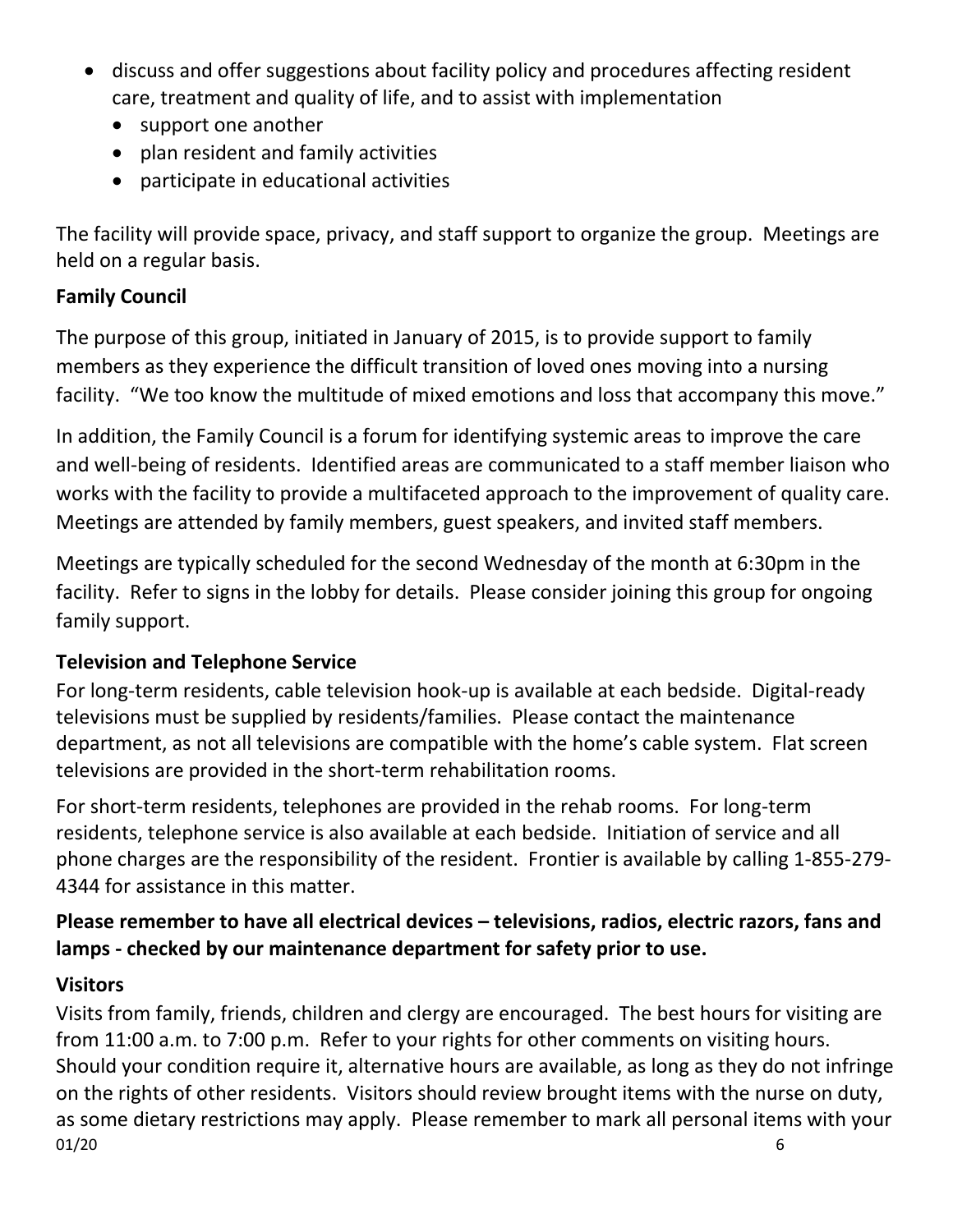name. Visitors may purchase the meal of the day (no substitutions). The \$5 guest meal charge may be paid in the main office and 2hrs' notice is required (by 10:00am for mid-day meal and by 3:00pm for evening meal). Holiday meals cost \$8 and require 1 week of notice.



# **Resident's Rights and Responsibilities**

All residents have rights, which the facility will strive to protect and promote. This guide is a written notification of your rights and responsibilities. In addition, you will receive verbal notification. Please take the time to review this information and feel free to ask questions at any time.

## **Your Responsibilities**

The purpose of resident's responsibilities is to assure that all residents share equally in the benefits derived from resident's rights, so that no one segment of the facility nor one person enjoy the benefits solely to the exclusion of others.

You are responsible for:

- Providing, to the best of your knowledge, accurate and complete information about past illnesses and hospitalizations, medications and other matters relating to your health.
- Reporting unexpected changes in your condition to the physician and the charge nurse.
- Making known whether or not you completely understand a proposed treatment and what is expected of you.
- Following all the facility's established rules and regulations affecting your care, conduct and safety.
- Assuming sole responsibility for your actions if you refuse treatment or do not follow instructions of your physician.
- Being considerate of the rights of other residents.
- Your personal behavior in control of noise or visitor disruptions.
- Being respectful of the property of others as well as that of the facility.
- Not using physical force or verbal abuse against another resident or employee of the facility.
- Respecting the facility's no smoking policy.
- Timely payments for services provided.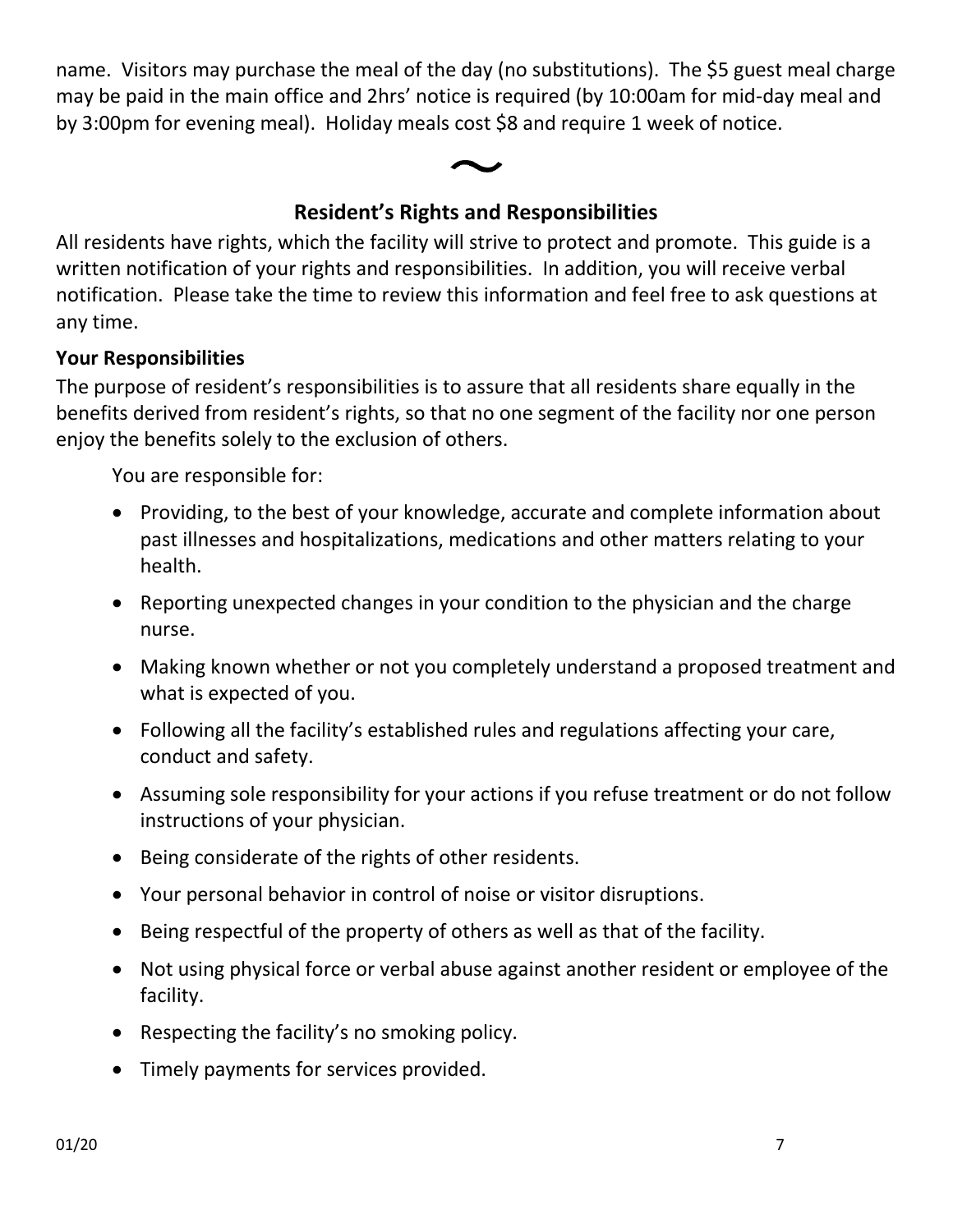## **Residents' Bill of Rights**

#### **Exercising Your Rights**

- You have the right to be fully informed, orally and in writing, in a form and manner you understand, of your rights and the facility's rules governing your conduct and responsibilities, and of changes in your rights and in the facility's rules. This Bill of Rights tells you about your rights as a nursing home resident.
- You also have the right to be fully informed about your rights by advocacy programs funded by the federal or state governments.
- You have the right to exercise your rights as a resident and as a citizen. The facility must protect and promote your rights and support, encourage and assist you in exercising them.
- You have the right to designate another person, in accordance with state law, to represent you in exercising your rights and the facility must treat the decisions of such a designated person as your decisions to the extent required by law.
- You have the right to be treated equally with other residents in receiving care and services, and regarding transfer and discharge, regardless of the source of payment for your care.
- You have the right to exercise your rights without fear of discrimination, interference, coercion or reprisal.
- If you are not capable of exercising your rights, a representative designated in accordance with state law may exercise your rights on your behalf.
- Your rights cannot be reduced, rescinded or abrogated by contract.

#### **Dignity and Self-Determination**

- You have the right to be treated with consideration, respect and full recognition of your dignity and individuality.
- You have the right to receive quality care and services with reasonable accommodation of your individual needs and preferences, except when your health or safety or the health or safety of others would be endangered by such accommodation.
- You have the right to choose activities, schedules and health care consistent with your interests and your assessment and plan of care.
- You have the right to participate in community activities both inside and outside the facility.
- You have the right to make choices about aspects of your life that are significant to you.
- You have the right to keep and use your personal possessions, as space permits, unless doing so would infringe on the rights, health or safety of other residents.
- You have the right to notice before your roommate is changed.

#### **Privacy**

- You have the right to privacy in accommodations, in receiving personal and medical care and treatment, in visits and in meetings with family and resident groups. However, the facility is not required to provide you with a private room.
- You have the right to privacy in written, spoken, telephonic and electronic communications including email and video communications and in Internet research.
- You have the right to associate and communicate privately with persons of your choice, including other residents.
- If you are married, you have the right to privacy for visits with your spouse.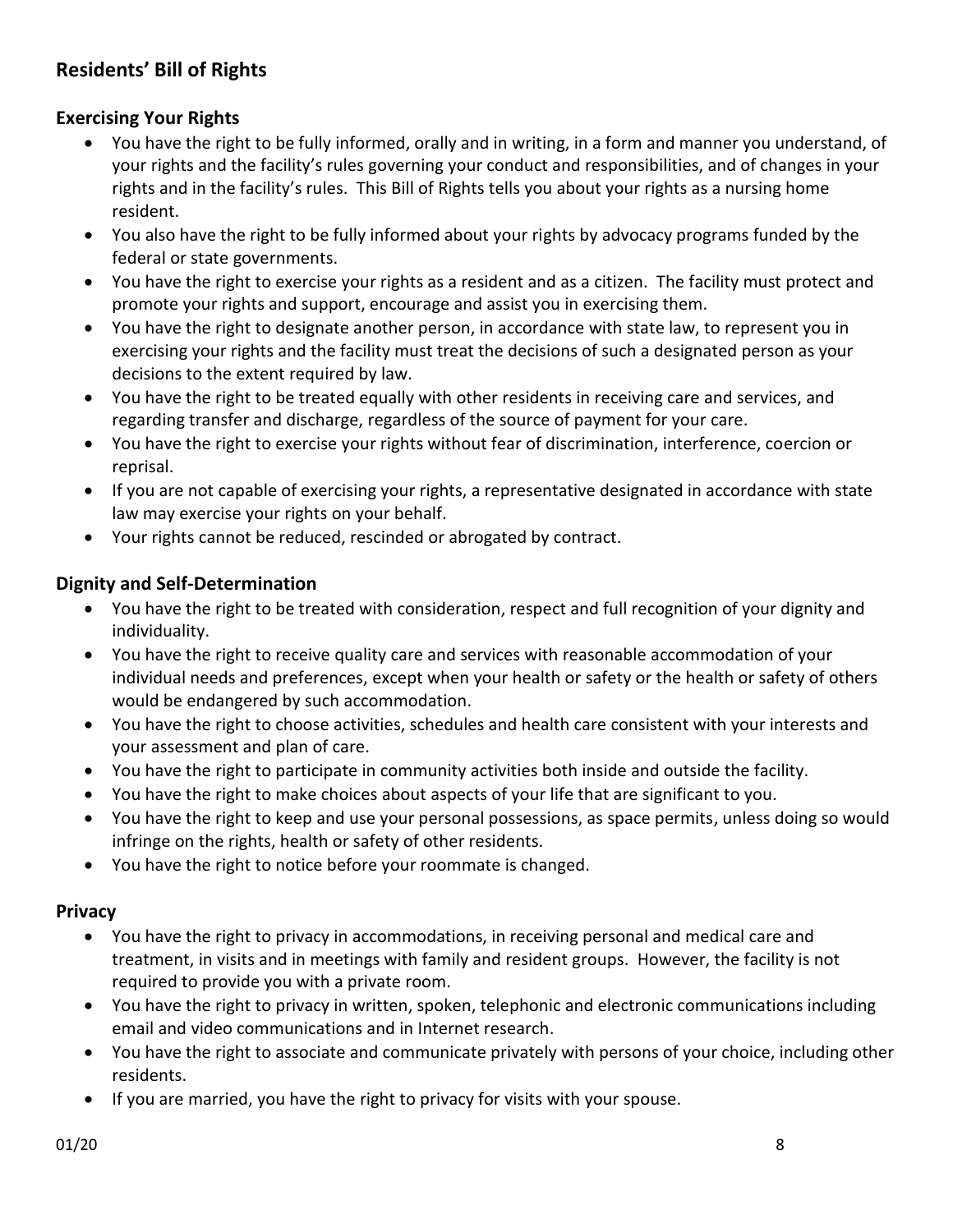If you are married and your spouse is a resident of this facility, you have the right to share a room with your spouse, subject to his or her consent and when such a room is available.

#### **Communicating with Others**

- You have the right to communicate with persons both inside and outside of the facility.
- You have the right to reasonable access to the Internet to the extent offered by the facility or at your own expense.
- You have the right to send and promptly receive unopened mail.
- You have the right to have stationery, stamps and writing implements made available by the facility for you to purchase.
- You have the right to reasonable access to a telephone that you can use without being overheard. You also have a right to the use of TTY or TDD services if needed.
- You have the right to receive information from agencies that act as resident advocates and to have the opportunity to contact such agencies.

#### **Visits**

- You have the right to receive visitors of your choosing, including but not limited to a spouse (including a same-sex spouse), another family member, or a friend, at the time of your choosing so long as the visitation does not impose on the rights of another resident.
- You have the right to be visited by your family or representative.
- You have the right to be visited by your attending physician or an advance practice registered nurse ("APRN"), the nursing home Ombudsman, and representatives of federal and state agencies concerned with resident care.
- You have the right to be visited by any other person of your choice, including persons who provide health, social, legal or services to nursing home residents subject to reasonable clinical and safety restrictions.
- You have the right to refuse to receive any visitor you do not want to see.

#### **Group Activities**

- You have the right to participate in social, religious and community activities that do not interfere with the rights of other residents.
- You have the right to organize and participate in resident groups in the facility.
- Your family has the right to meet with the families of other residents in the facility.

#### **Grievances**

- You have the right to voice grievances without discrimination or reprisal.
- You have the right to have prompt efforts made by the facility to resolve any grievances you may have, including those about the behavior of other residents, staff or other concerns regarding your stay.
- You have the right to file a complaint with the Connecticut Department of Public Health ("DPH"), the Connecticut Department of Social Services or the Connecticut Long Term Care Ombudsmen regarding abuse, neglect or misappropriation of residents' property, non-compliance with advance directive requirements and requests for information regarding returning to the community. You also have a right to file a complaint with DPH for any suspected violation of a state or federal nursing facility regulation. A list of the names, addresses and telephone numbers of these and other agencies you may wish to contact is attached.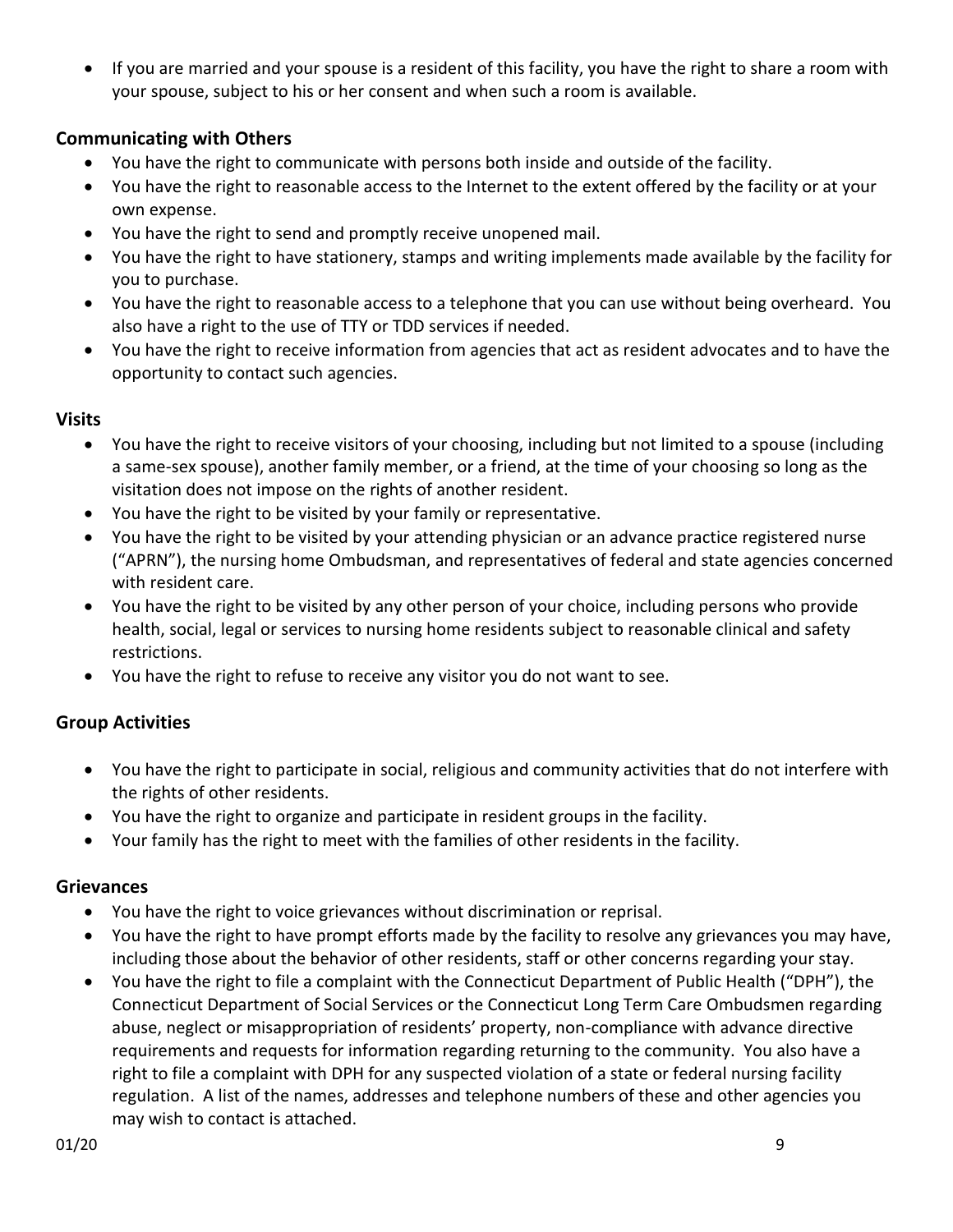#### **Care and Treatment**

- You have the right to choose your personal attending physician or APRN. The facility may require you to use another physician if your physician or APRN does not comply with applicable statutes or regulations.
- You have the right to be fully informed about your total health status, including your medical condition in a form and manner that you can access and understand.
- You have the right to participate in planning your care and treatment and to be fully informed in advance about changes in your care and treatment.
- You have a right to sign your plan of care after significant changes are made.
- You have the right to refuse treatment, including life support systems, in accordance with state law. If the facility is unwilling to honor your wishes regarding the use of life support systems, it must attempt to transfer you to a facility that will honor your wishes.
- You have the right to administer your own drugs, if your care planning team determines that it would be safe for you to do so.
- Except in an emergency, you have the right to the opinion of two physicians prior to surgery.
- You have the right to refuse to participate in experimental research.
- You have the right to be free from restraints administered for discipline or convenience and not required to treat your medical symptoms. Physical and chemical restraints may be used only to ensure your physical safety or enable you to function better, and then only on the written order of a physician or APRN that states when and for how long they are to be used, except in an emergency.
- You have the right to have psychopharmacologic drugs administered only on orders of a physician or APRN, as part of a written care plan designed to eliminate or modify the symptoms the drug was prescribed to treat, and only if an independent external consultant reviews whether your drug plan is appropriate at least once a year.
- You have the right to be free from verbal, sexual, physical or mental abuse, corporal punishment and involuntary seclusion.
- You have the right not to perform work for the facility. If performing work for the facility is recommended as part of your care plan and suitable work is available, you have the right to choose to perform work for the facility and to choose whether you wish to work as a volunteer or for payment at prevailing rates, if your choice and the kind of work you will be doing are documented in your care plan.
- You have the right to know where to find, and to see, the results of current federal, state and local inspection reports and plans of correction.

#### **Personal and Clinical Records**

- You have the right to privacy and confidentiality regarding all personal and health information kept by the facility pertaining to you, as provided by federal and state laws governing the facility's use and disclosure of this information. You have received a copy of the facility's Notice of Privacy Practices, as required by law.
- You have the right to approve or refuse the release of these records to anyone outside the facility, except when you are transferred to another health care institution or when the release of your records without your consent is otherwise required or permitted by law.
- You have the right to have access to all facility records pertaining to you upon your request or the request of your legal representative within 24 hours after making such a request. You have the right to have copies of your records provided by the facility in the form and format requested (if such form or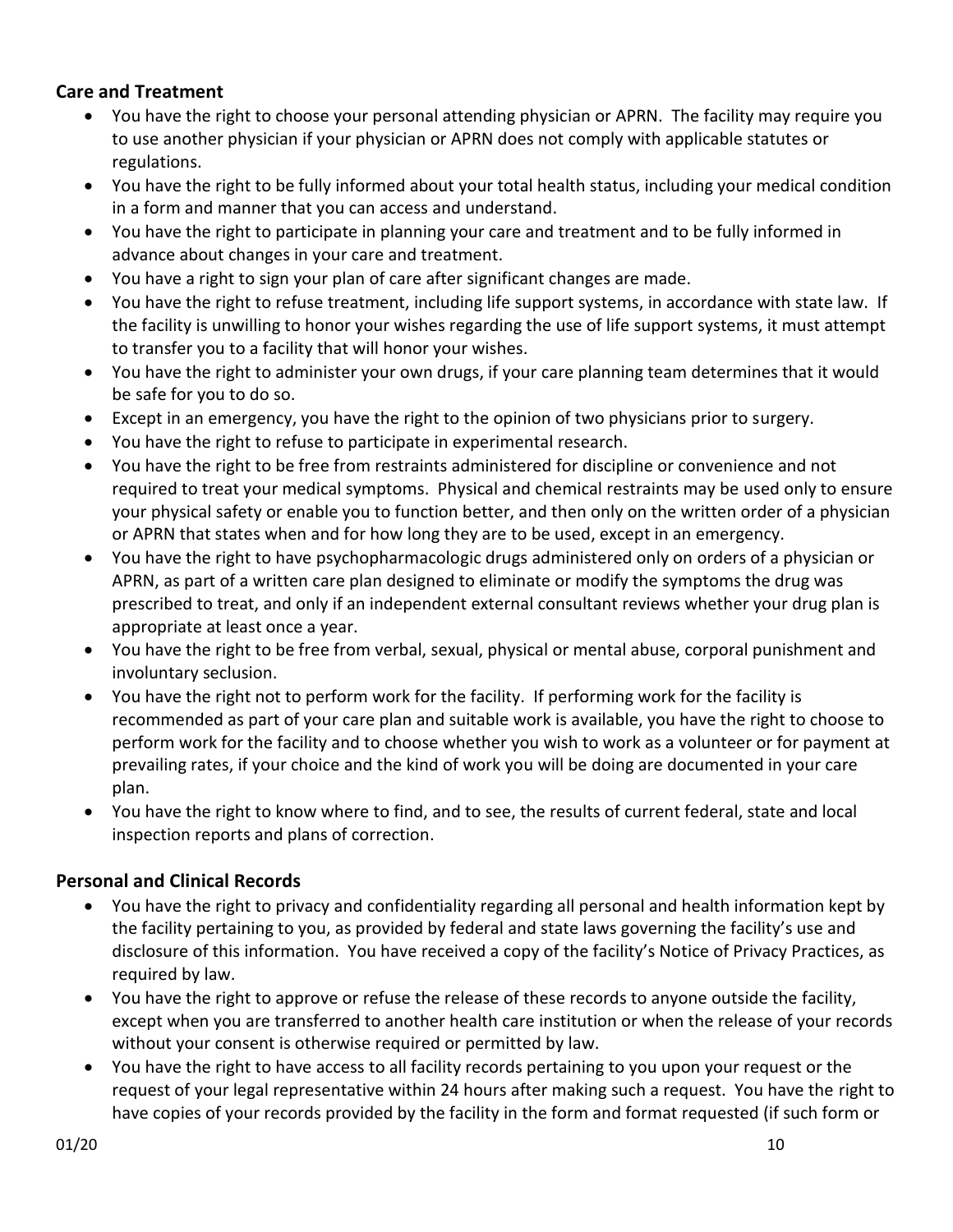format is readily available) within two working days after the records have been provided to you. The facility may impose cost-based fee for copying as permitted by law.

## **Transfer and Discharge**

- You have the right to be allowed to stay in the facility and may not be discharged from the facility, except as provided by federal law and Connecticut General Statutes section 19a-535. Federal and state law permit an involuntary transfer or discharge only when your needs and your welfare cannot be met in the facility; or transfer or discharge is appropriate because your health has improved so that you no longer need the services provided by the facility; or the health or safety of individuals in the facility is endangered; or, if you are paying for your care, your account is more than fifteen days in arrears; or if your assets are exhausted and you have failed to file an application for Medicaid assistance or to respond to Medicaid's requests for information in a timely manner; or you are no longer eligible for nursing home care as determined by the PASARR program or level-of-care review; or if the facility ceases to operate.
- Except in an emergency, you must be given at least thirty days, and no more than sixty days, notice of a transfer or discharge from the facility unless the transfer or discharge is made because the health or safety of individuals in the facility is endangered; your health has improved sufficiently to allow for a more immediate transfer or discharge; immediate transfer or discharge is necessary due to urgent medical need; or you have resided in the facility for less than thirty days. In such cases, you must be given as much notice as practicable.
- You have the right to appeal an involuntary transfer or discharge from the facility to the Connecticut Department of Social Services.
- You may be involuntarily transferred from one room to another within the facility if necessary due to repairs or renovations; irreconcilable incompatibility between you and a roommate; the need to admit a person of the opposite sex; allowing another resident access to special medical equipment you no longer need; or if you no longer need programs or services offered in a specialized area of the facility. If you reside in a private room and become eligible for Medicaid assistance, you may be moved to a semi-private room (two or more beds). You must receive 15 days' written notice of an involuntary room change, except that room changes due to nonemergency repairs or renovations or becoming eligible for Medicaid assistance require 30 days' notice. In an emergency where there is the danger of physical harm to you or other residents, you may be moved immediately, without advance notice.
- You may not be involuntarily transferred or discharged from the facility if the transfer or discharge is medically contraindicated. You also may not be involuntarily transferred from one room to another within the facility if the transfer is medically contraindicated.

#### **Payment for Services**

- You have the right to be fully informed of the services available in the facility and, if you are paying for the cost of your care, of the per diem rate and charges for any services not covered by the per diem rate. If your care is paid for by Medicare or Medicaid, you have the right to be informed of the services that are not covered by Medicare or Medicaid and the charges for such services.
- You cannot be required to waive any rights you may have in order to receive Medicare or Medicaid, or to give assurances that you are not eligible for or will not apply for Medicare or Medicaid, as a condition of admission to or continued residence in the facility.
- You cannot be required to have a third-party guarantee payment for your care as a condition of admission or expedited admission to, or continued residence in, the facility.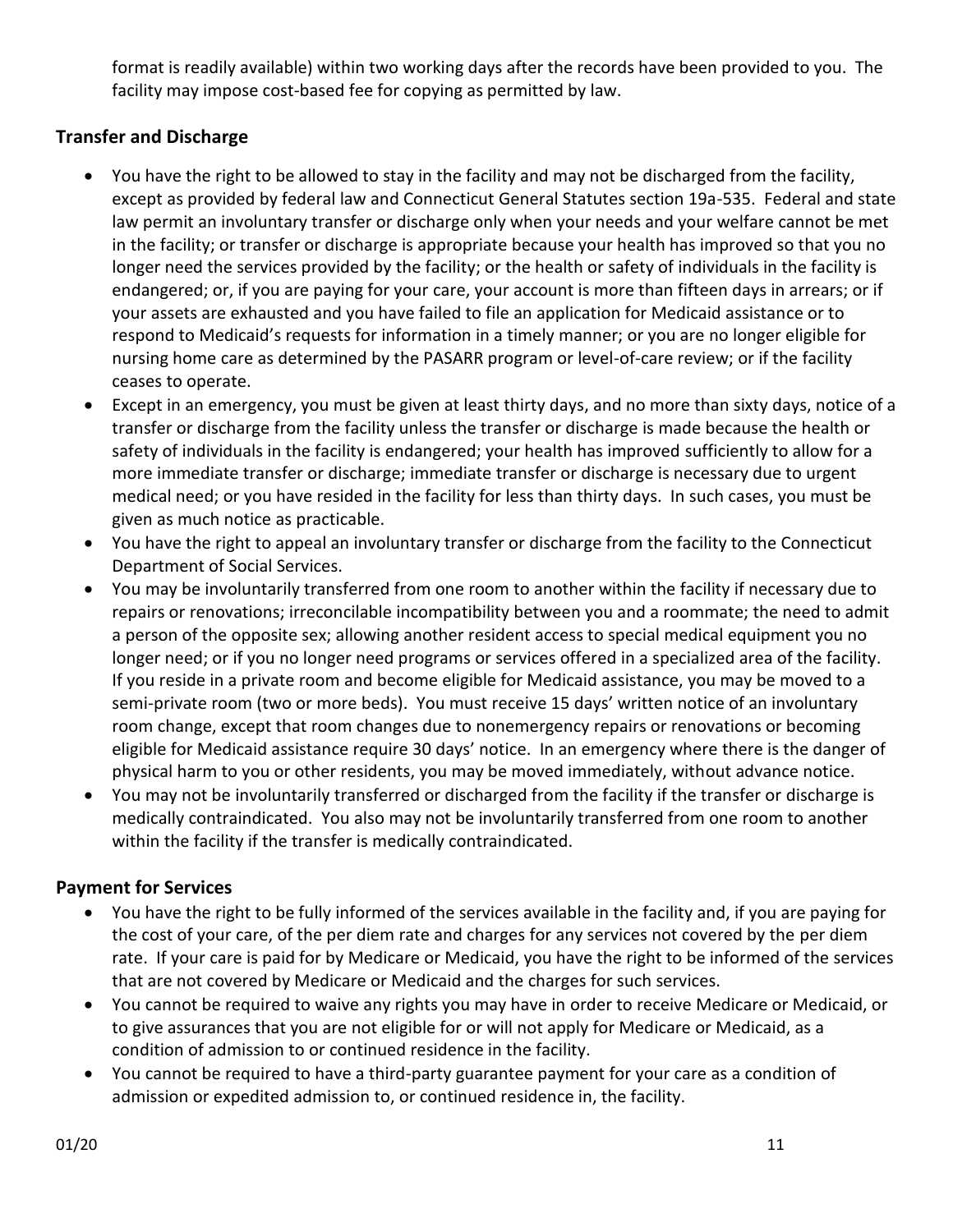- You cannot be required to pay or give the facility any gift, money, donation or other consideration as a condition of admission to or continued residence in the facility.
- You have the right to be informed of how to apply for and use Medicare and Medicaid and how to receive refunds for previous payments covered by these programs.
- You have the right to receive a copy of any Medicare or Medicaid application completed by the facility on your behalf or to designate that a family member or other representative receive a copy of any such application.

#### **Personal Funds**

- You have the right to manage your personal financial affairs and cannot be required to deposit your personal funds with the facility.
- You have the right to have the facility manage your personal funds, if you authorize this in writing. You have the right to a quarterly accounting of your funds. A separate statement about how the facility manages residents' funds is provided.

# **Other Rights/Legal Information**

## **Resident Abuse Law**

This facility complies with the state Patient Abuse Laws. If you are aware of abuse, mistreatment, neglect, exploitation, serious injuries of unknown origin, misappropriation of the property of any resident of this facility, report your concerns to a staff member. You may wish to report your concern also to the Connecticut Department of Public Health or the State of Connecticut Department of Social Services State of Connecticut Long Term Care Ombudsman. They will work with us to investigate and prevent further instances. To contact one of these departments, refer to the contact information at the end of this document.

All employees, volunteers, and contractors of this facility are required by state law to report suspected instances of abuse, mistreatment, neglect, exploitation, serious injuries of unknown origin, or misappropriation of property.

We are committed to providing the highest quality of care to all our residents. We would appreciate receiving notification of any incident that has harmed or may harm a resident. All notices received are investigated.

## **Grievance Procedure**

Residents are entitled to exercise their rights to the fullest extent possible without fear of discrimination, reprisal or recrimination. Should a resident or representative feel that our facility, or its staff, has failed to live up to its policies, or has in any way denied a resident their rights, you may submit a complaint or grievance orally, in writing, or anonymously. Refer to the instructions posted on the B-Wing information bulletin board for a specific form or instructions. Otherwise, notify the charge nurse, the director of nursing, the social worker (the designated Grievance Official at x317), or the administrator. They will help you resolve your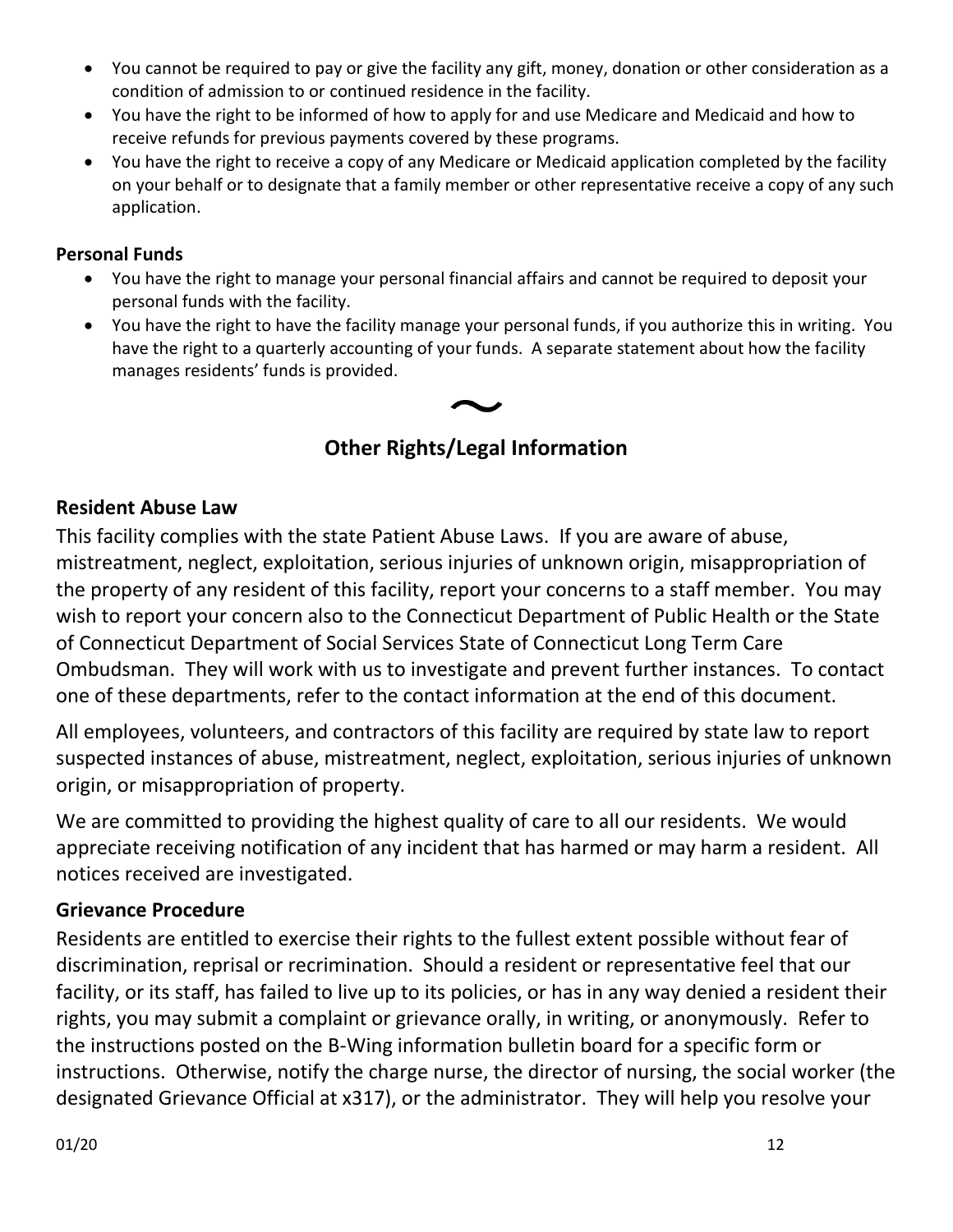difficulty promptly, within 5 business days. You will be informed orally of the resolution unless you request a written notice. You may also consult with the Ombudsman for the facility if you are dissatisfied with the outcome of the investigation. Contact information for state agencies can be found at the conclusion of this document.

## **Advance Directives**

You have the right to refuse medical treatment or procedures consistent with the provisions of applicable laws. The facility will endeavor to implement your documented wishes (or those of a legal representative acting on your behalf) concerning the refusal or withdrawal of medical treatment or procedures in accordance with State and Federal law. We also want to direct you to the document On Death and Dying, which further defines end of life issues. This document has been prepared by Matulaitis to assist you in your decision making on this important issue.

Before you decide to accept any treatment or procedure, you must be given information, which includes:

- A description of the recommended treatment or procedure detailing its risks, benefits and likely outcome.
- A description of any alternative treatment or procedures along with the risks, benefits and likely outcome; also, the likely results of not having any treatment at all.
- The major problems, if any, to expect in recovery and the timeframe involved in resuming usual activities.
- Other information usually given by physicians to residents in similar circumstances.
- Any other information you require to make an informed decision regarding your medical care.

## **Legal Representation**

When residents are incompetent to give consent, they should still be involved in all decision making to the extent possible. However, a resident representative – a court-appointed guardian or conservator, a legal representative, or an individual chosen by the resident or authorized by State or Federal law to act on a resident's behalf to support decision-making; access medical, social, or other personal information; manage financial affairs; receive notifications – should be available to the facility to give consent on behalf of the resident.

An example of legal representation, effective October 1, 2006, is a *health care representative.*  The health care representative is a person you authorize in writing to make any and all health care decisions on your behalf, including the decision whether to withhold or withdraw life support systems. A health care representative does not act unless you are unable to make or communicate your decisions about your medical care. The health care representative will make decisions on your behalf based on your wishes, as stated in a living will or as otherwise known to your health care representative. In the event your wishes are not clear or a situation arises that you did not anticipate, your health care representative will make a decision in your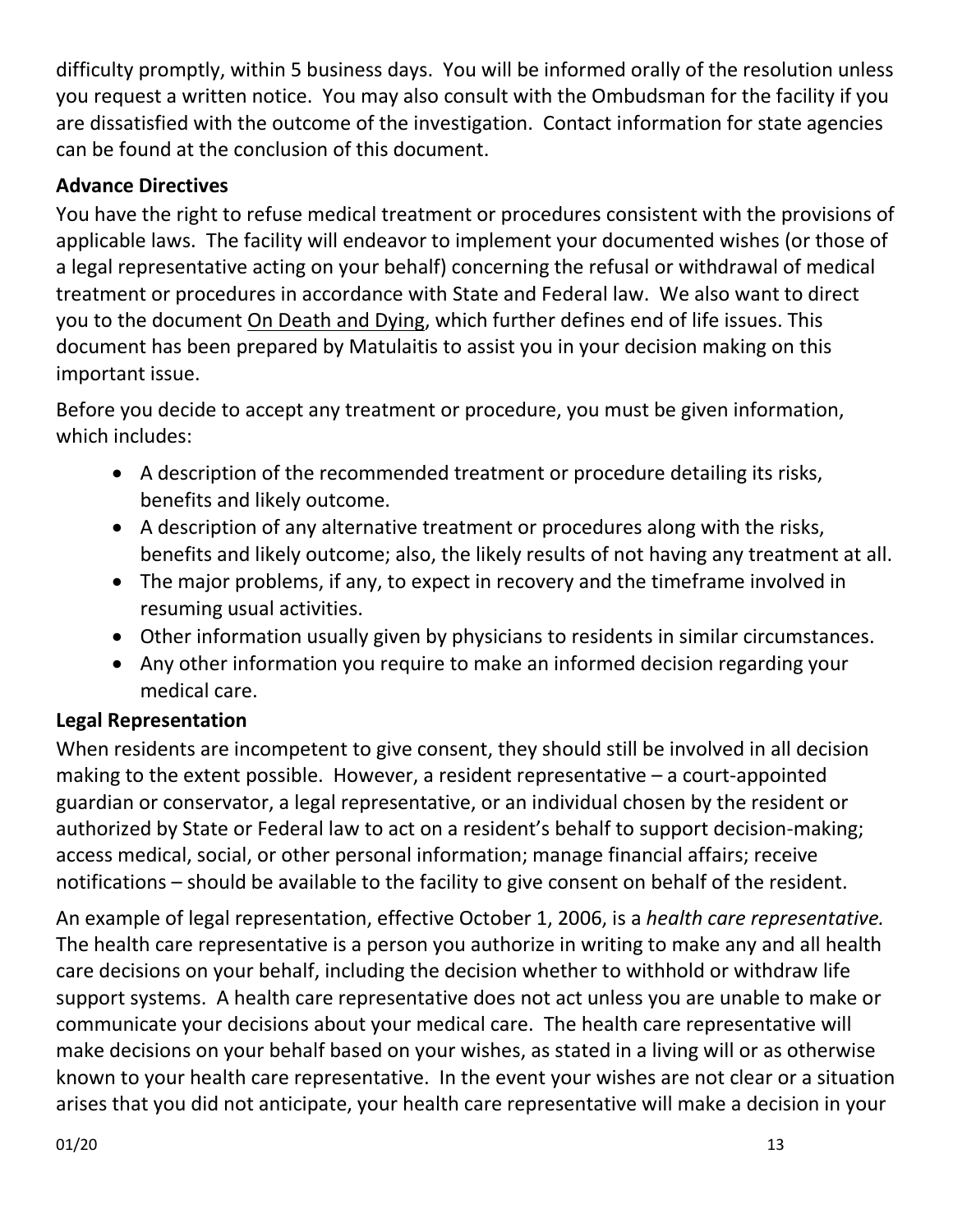best interests, based upon what is known of your wishes. A copy of this document will be kept in the resident's file. This is the only form of representation that can be witnessed by staff members of Matulaitis.

Another example of legal representation is a *conservator* or *guardian*. Any person claiming to be a resident's conservator/guardian will be asked to produce the documents proving their authority. Conservatorship powers can be over the resident's person or estate. Even where the power is over the person, it may be limited so that it does not include the making of health care decisions, or it may be limited to only certain basic health care decisions.

Another form of legal representation is the *power of attorney*. A power of attorney is a document signed by the resident providing somebody else with the authority to take financial and legal actions on the resident's behalf. It usually does not cover health care decisions. The resident can revoke any authority given to a third party under the power of attorney at any time. Any person claiming to have power of attorney will be asked to produce this document giving the authority so that the facility can review its contents. A power of attorney in most instances ceases to have effect when the resident becomes incompetent.

A *durable power of attorney for health care* was a special kind of power of attorney prior to Oct. 1, 2006, which provided for appointment of another person to make health care decisions for the resident if the resident becomes unable to make decisions on his or her own behalf. The *responsible party* or *guarantor* is often confused with other types of legal representatives. The responsible party/guarantor will often sign the admission agreements with or on behalf of the resident. The responsible party/guarantor, by virtue of signing as such, promises to be responsible for all costs incurred by the resident as a result of the care received at the facility. The responsible party/guarantor undertakes no responsibility other than the financial responsibility for such payments. It is not proper to look to responsible parties/guarantors for any health care decisions, nor may they consent to the release of medical records or transfer of the resident to another facility. Only where the responsible party/guarantor is also one of the above mentioned types of legal representatives may their authority extend beyond financial matters.

Please refer to the packet given to you upon admission, "Your Rights to Make Health Care Decisions" provided by the Office of the Attorney General. This packet will give you further information, and includes the health care representative form. You or your family may wish to discuss the appropriateness of the various kinds of legal representation with an attorney.

## **Ombudsman Program**

More information concerning your rights as a facility resident is available by contacting the Connecticut Long Term Care Ombudsman. The telephone number is (860) 424-5200. The Connecticut Long Term Care Ombudsman Program is designed to help you if you live in a nursing or rest home and have a problem or complaint.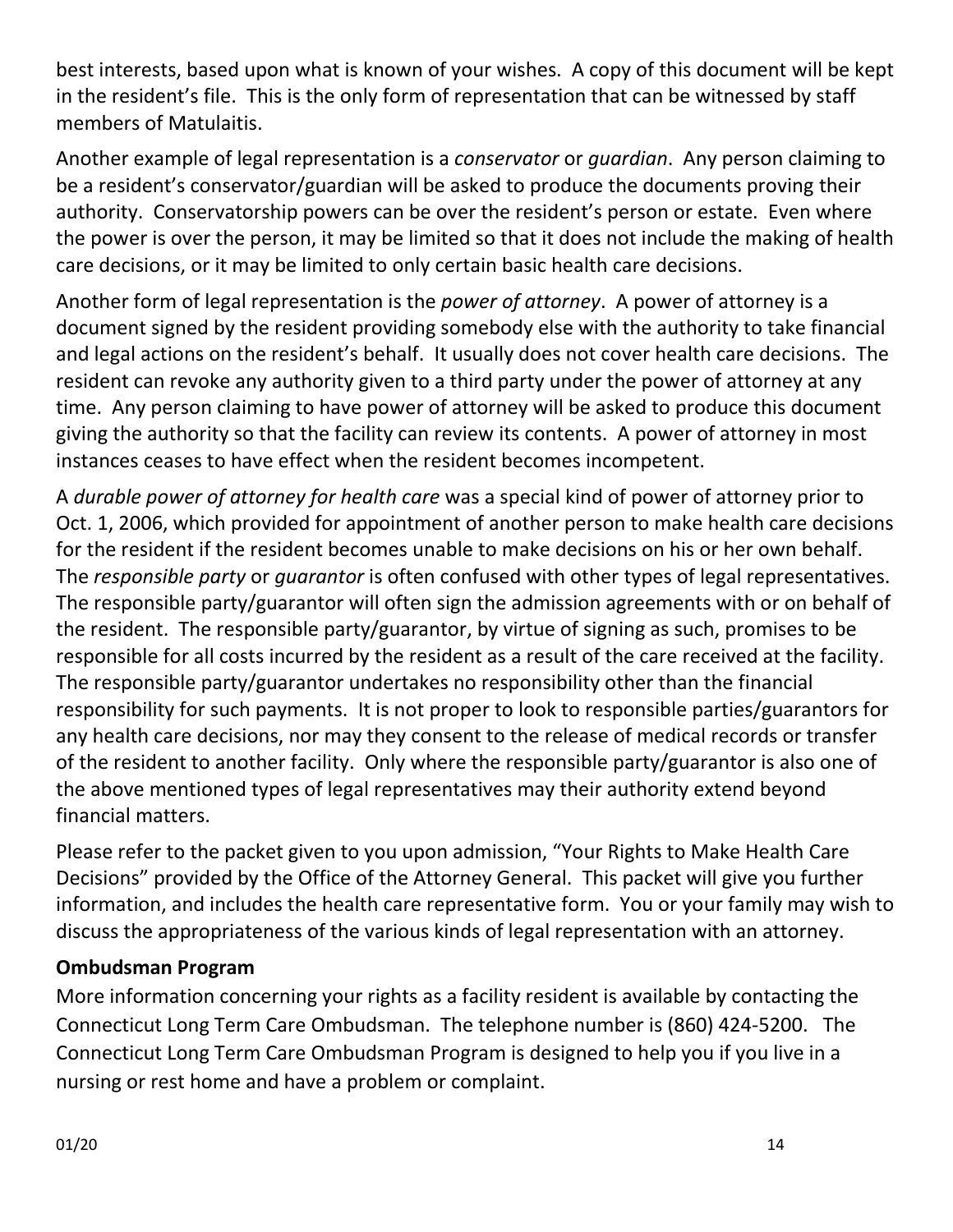*Ombudsman* is a Swedish word meaning *someone who helps someone else*.

# **Discharge Planning/Transfers**

Planned discharges or transfers – including setting up services or choosing a new residence – will be discussed with you and/or your representative. All reasonable steps will be taken to assure your choices are honored.

Should you request an appeal to a discharge, you cannot be transferred or discharged until after the hearing officer issues a decision in favor of the facility. If the grounds for the planned transfer or discharge are nonpayment, you have the right to pay any amount owed. If you do this, the facility may not transfer or discharge you for nonpayment.

If the hearing officer agrees with you, the facility will not be permitted to transfer or discharge you. If the hearing officer decides in favor of the nursing facility, you will generally be allowed 30 days from the date you receive the decision to prepare for the move. If the reason is one for which the facility is not obligated to give you 30 days notice, you will be allowed five days from the date you receive the decision to prepare for the move.

All personal property must be removed from this facility no later than 15 days from the date of discharge; otherwise, disposal of such property will be made in accordance with current policy.

Transfers within the facility may occur if:

- you request a room change
- there is a medical or safety reasons
- irreconcilable differences with a roommate
- you become eligible for Medicaid
- your room requires repairs
- the facility needs to admit a person of the opposite gender
- you no longer require the services of the short term rehabilitation wing (B)

Orientation to your new room will be provided whenever possible and may include visits to the new unit and room, and introduction to staff, roommate(s) and other residents.

# **Bed Reservation**

This facility offers the opportunity to you and your family to make a decision regarding reserving a bed should you require transfer to an acute care hospital or for therapeutic reasons. Depending upon your individual source of payment, the following options are available:

• Self-Pay Residents: If you are self-paying for your stay at this facility and you are admitted to an acute care setting or request an overnight social leave, a bill for the current daily rate will continue to be rendered to reserve your place at the facility.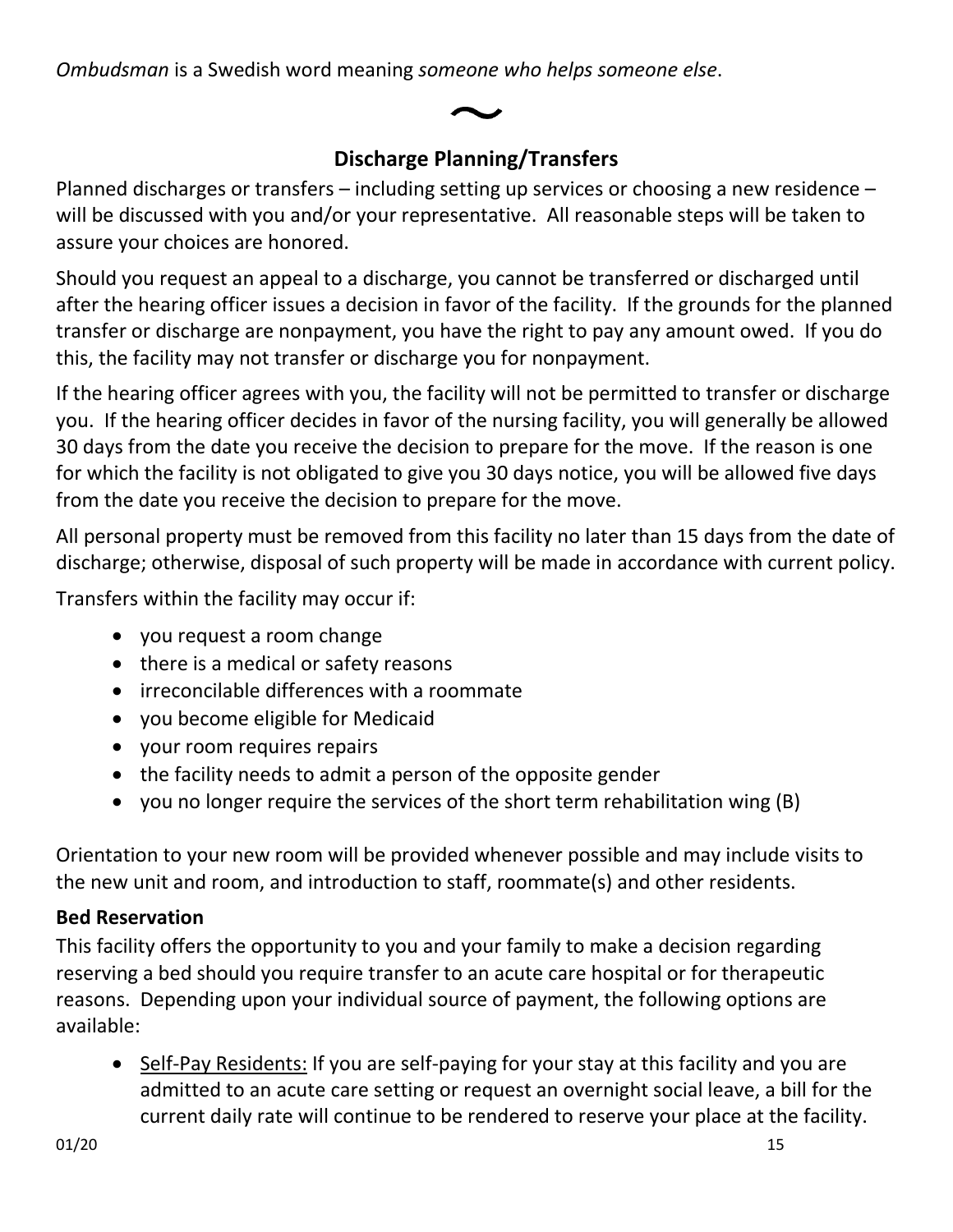Should you or your family opt not to pay for reserving your bed, you will be discharged from the facility per regulations.

- Medicaid Residents: In the case of a Medicaid-assisted resident, the facility will reserve the bed for up to seven days as long as the facility has not received information that the resident is not expected to return to the facility at the same level of care. The facility also will reserve the bed for up to an additional eight days as long as the facility has not received information that the resident is not expected to return to the facility at the same level of care. If a Medicaid-assisted resident wishes to reserve his or her bed during a period of hospitalization for any other or longer period of time, the bed will be reserved as long as payment is made by the resident or responsible party at the facility's usual Medicaid per diem rate.
- Medicare Residents: Medicare does not have any financial mechanism to pay for bed reservation should a resident with this coverage be admitted to an acute care setting. You do have the option to self-pay to reserve a place in the facility. Should you have long term Medicaid in place at the time of transfer, Medicaid will pay to reserve the bed for up to fifteen days as described above.

You may want to leave the facility overnight on occasion for social or therapeutic reasons. Medicaid residents are allowed twenty-one days per calendar year for this purpose. Selfpaying residents may have unlimited social or therapeutic leaves as long as they continue to pay the facility's daily rate. A bill for the current daily rate will continue to be rendered to reserve the room. Medicare does not allow any non-medical overnight stays away from the facility.

Should services of the facility continue to be required following hospitalization, social, or therapeutic leave, even in the situation where a bed hold option has been refused or exhausted, the resident may be readmitted to the facility's next available appropriate semiprivate bed.

# **Financial Arrangements**

## **Costs for Services Policy**

You or your representative will be informed, both orally and in writing, at the time of admission to the facility of the following:

- The basic daily rate (subject to change) which includes room, board, linen, bedding, and nursing care as may be required for your health, safety and well-being.
- The bed hold rate is the same as the basic daily rate.
- The basic daily rate and bed-hold rates do not include: physician's services, medications, pharmaceutical services, sundries, medical supplies, rental equipment,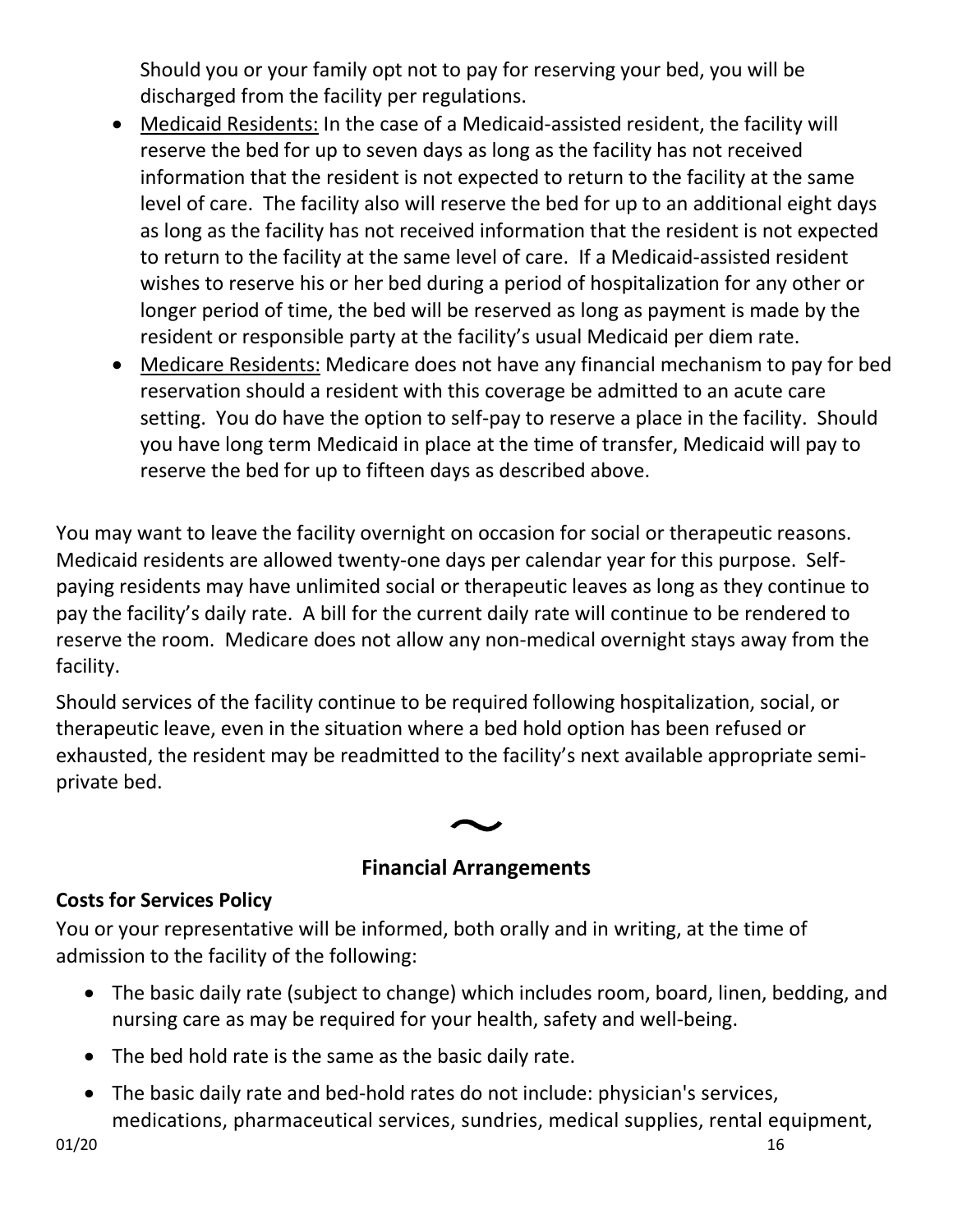personal telephone, beauty and barber services, dry cleaning, laboratory services, xray services, oxygen services, and ambulance and other transportation services. Treatment ordered by the attending physician will be provided for residents in need of physical, occupational, speech and psychiatric therapy, as long as private payment or Medicaid or Medicare reimbursement for such charges is available. Dental, podiatry, optometry and private duty nursing services are provided on request or as ordered by the attending or substitute physician. These services will be billed to the resident with prior authorization from the resident/representative.

## **Medicaid Benefits**

This facility is certified for participation in the Medicaid program and, if you are a Medicaid beneficiary, you will only be responsible for the personal portion of your daily rate as determined by the Department of Social Services. This is called your applied income and is due at the beginning of each month. It usually includes your Social Security check, pension, or other monthly income. Funds in the amount of \$60 are kept by the resident/representative for the resident's personal needs.

The following items are covered in the Connecticut Medicaid daily rate:

- General Nursing Care
- Room
- Meals and snacks
- Laundry and linen
- Activities and entertainment provided in the facility
- Pharmacy items as covered by state regulation
- Routine personal hygiene items such as shampoo, combs, brushes, soap, and deodorant
- Most durable medical equipment, such as walkers

To the extent provided by law, the facility will not charge residents for portions of the cost of any service provided for which payment is available under a federal or state medical assistance program.

Medicaid pays for most medically necessary services, such as those provided by Connecticut Medicaid provider physicians. Medicaid covers transportation to and from consultants. Also included are X-rays, most medications, dental services and eyeglasses. Some of the services may require prior authorization. The interdisciplinary team will assist you in obtaining prior authorization.

The following items are not included in the Connecticut Medicaid daily rate:

• Personal clothing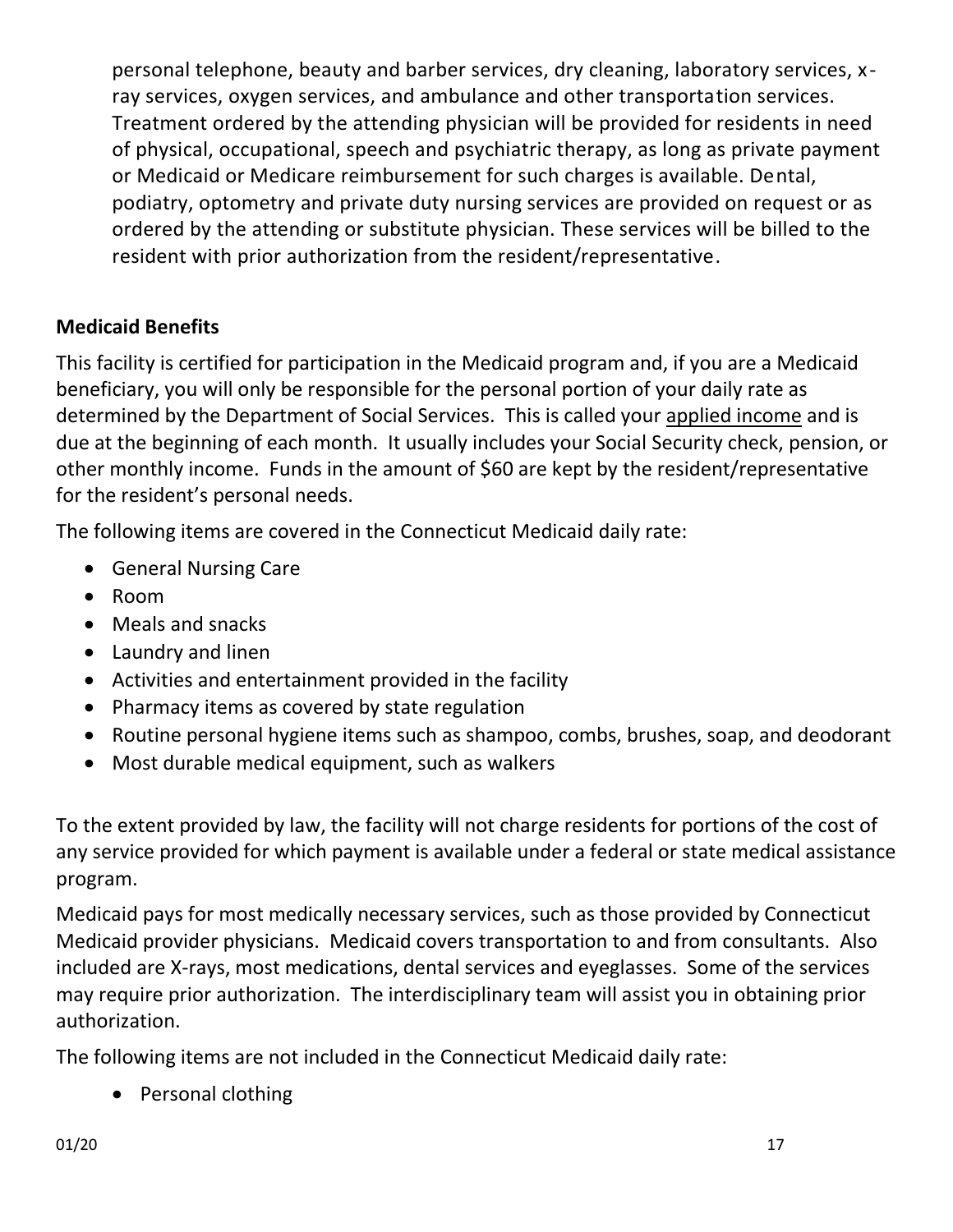- Personal television, radio, or phone in your room
- Personal toilet articles (cosmetics, beauty-related shampoo, etc.)
- Social events, entertainment, or meals outside of the facility
- Beautician/barber services
- Pharmacy items and other medically related services not provided by Connecticut Medicaid
- Podiatrist

Medicaid benefits for long term care are available to an individual with medical and financial needs who is aged, disabled, or blind.

Before Medicaid pays for nursing facility services, an applicant must be screened to determine, based upon clinical criteria, that a need for skilled nursing care exists and that the nursing needs cannot be met in the community.

The Accounts Specialist will inform you/your representatives of the requirements and procedures for establishing your eligibility for services provided by Medicaid, including your right to complete a Department of Social Services assessment of spousal assets form. An individual is allowed total assets not to exceed \$1600.00. Assets include all bank accounts, savings and checking accounts, money market certificates, cash on hand, stocks, bonds, mutual funds, trust funds, credit union funds, personal needs accounts held in nursing facilities, and the cash surrender of life insurance policies when the total face value of all policies exceed \$1,500.00, if funeral home is made beneficiary.

Completing a Medicaid application can be a confusing process. The Accounts Specialist will assist you should the need arise, including obtaining an application for you.

> Questions concerning eligibility requirements can be directed to: State of Connecticut Department of Social Services 55 Farmington Avenue Hartford, Connecticut 06105-3730 1-855-626-6632

## **Medicare A Program**

The US Department of Health and Human Services administers Medicare through the Centers for Medicare and Medicaid Services. Persons over 65 years old or certain disabled persons under age 65 can qualify for benefits.

The Medicare A Program covers charges for room and board and the ancillary services listed below, when the following conditions are satisfied: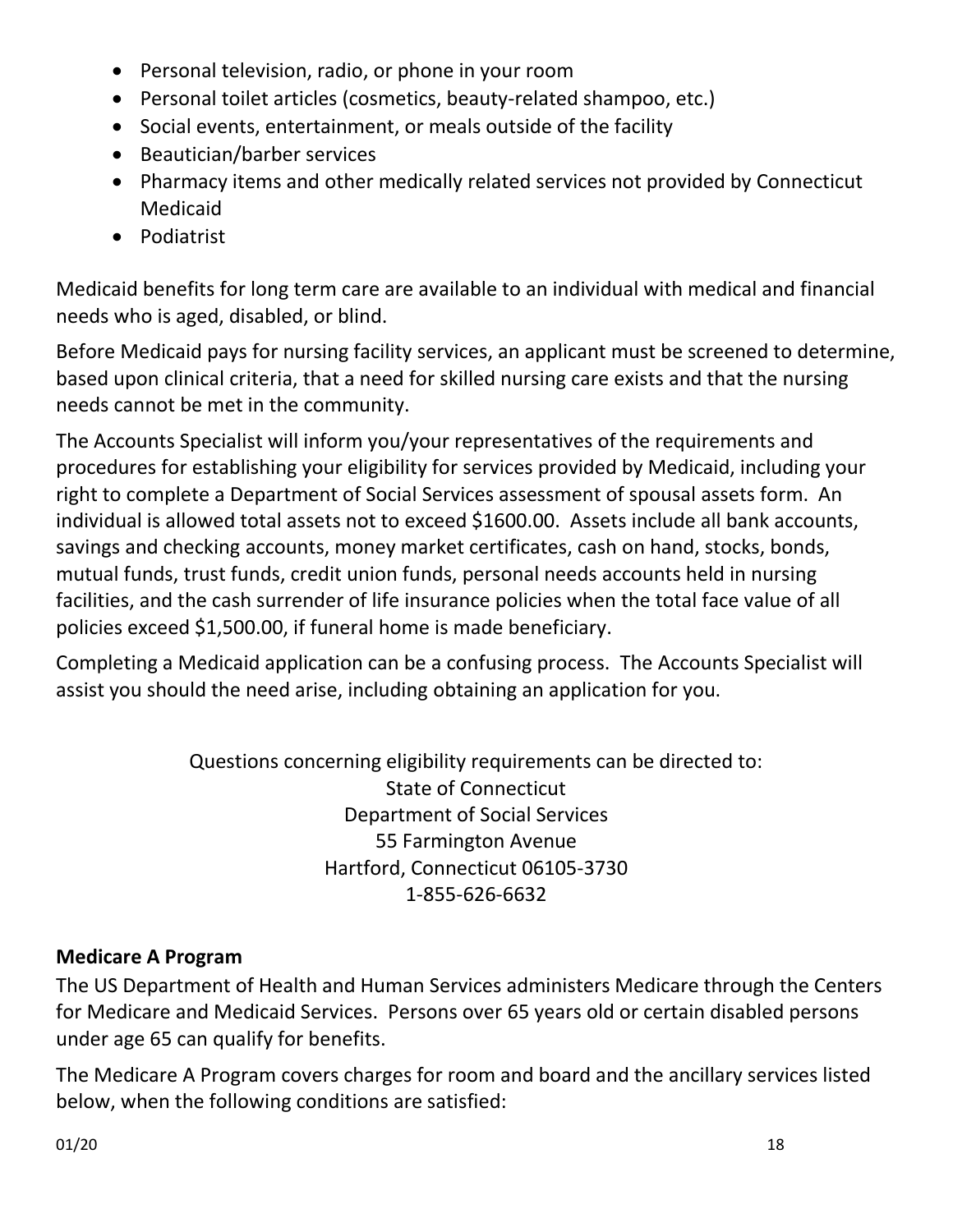- The resident requires skilled nursing services or rehabilitation services that must be performed by or under the supervision of a registered nurse or licensed or certified physical or occupational therapist.
- The resident requires these services on a daily basis.
- As a practical matter, considering economy and efficiency, the daily skilled services can only be provided on an inpatient basis in a skilled nursing facility.
- The beneficiary must have been hospitalized for at least three nights prior to admission to the facility and the reason for admission to this facility must be the same as for what the beneficiary was hospitalized for. In certain instances, the beneficiary may have been home from the hospital for up to thirty days prior to admission to the facility, but still requires the services for which the original hospitalization occurred.

If you disagree with a decision on the amount Medicare will pay on your claim, if you feel you are entitled to a refund, or if you have questions regarding whether services received are covered by Medicare, you have the right to appeal the decision. If you wish to apply for Medicare or need more information about Medicare you may contact:

> Social Security Administration 1320 Main Street, Ste. 19 Willimantic, CT 06226 Telephone 1-877-405-0488

You may also contact:

Center For Medicare Advocacy 1-860-456-7790

For those who have Medicare coverage, Medicare pays 100 percent of the daily room rate, plus all ancillary charges for the first 20 days of your admission. After that, Medicare pays only a portion of your stay up to a maximum of 100 days. The exact number of days covered depends on your medical needs, progress, and discharge plan. The facility will notify you should they feel that you no longer qualify for Medicare reimbursement. Reasons for noncoverage include failure to progress toward established medical or rehabilitation goals, and failure to participate in established approaches to care as defined by your physician.

If you meet the qualifying conditions for extended stays beyond 20 days, you are responsible for a portion of the charge for days 21 through 100. This portion, co-insurance, is established by Medicare each year. Your progress will be monitored closely by the facility and you will be informed should issues of non-coverage arise.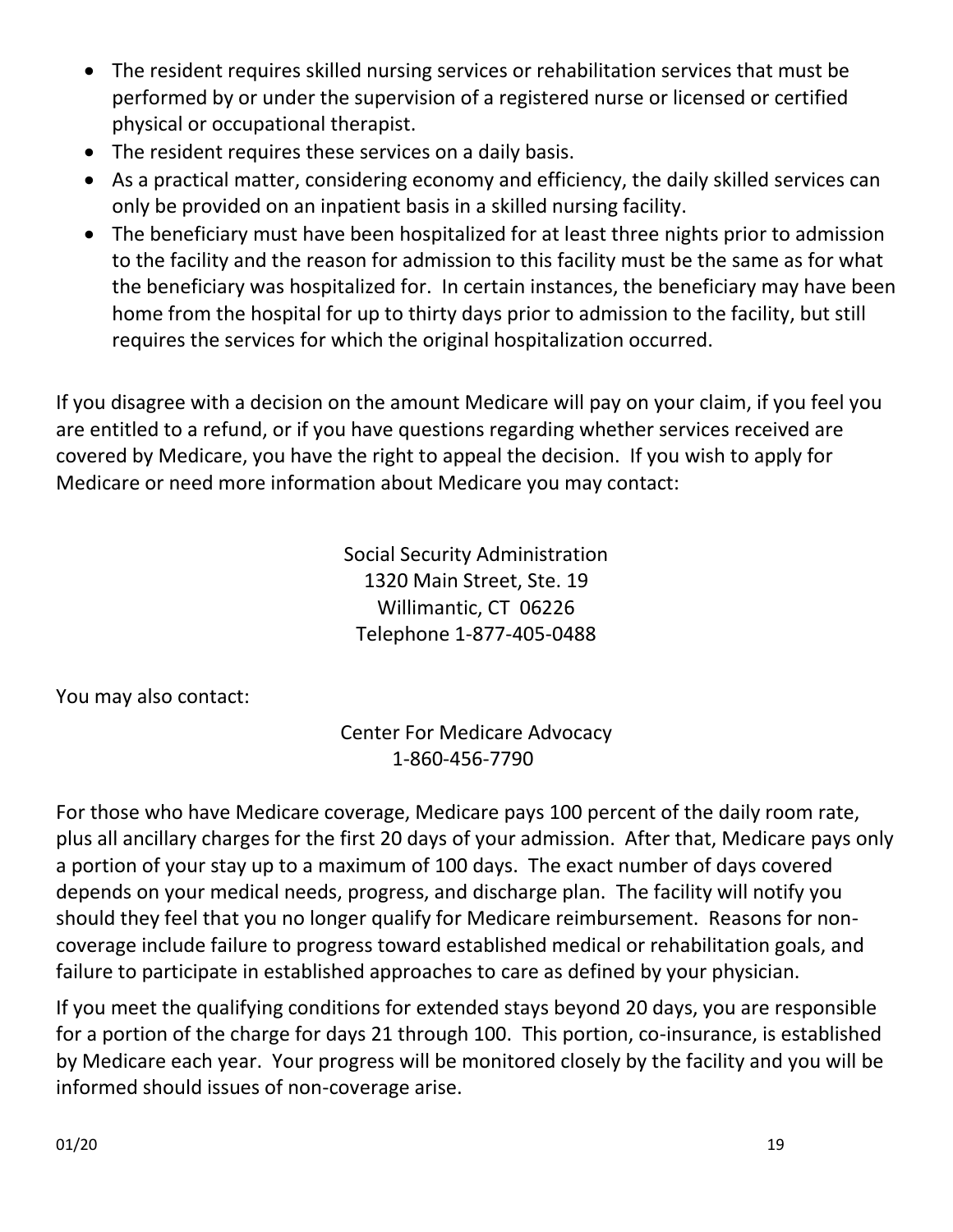Some supplemental insurance programs, such as Blue Cross/Blue Shield, will cover the coinsurance amount. If you do not have a supplemental insurance program to cover this amount, we will remit a bill to you, or to your responsible person, once each month.

# **Medicare Part B Program**

When you no longer qualify for Medicare Part A benefits, Medicare Part B (provided that you are a subscriber) may pay 80 percent of the following ancillary services, with you being responsible for the other 20 percent.

- 1. Physical, occupational, and speech therapy
- 2. Orthotics
- 3. Glucose testing

# **Medicare Part D**

The Federal Medicare drug benefit, also known as Medicare Part D, began on January 1, 2006. Medicare Part D offers residents a choice of insurance plans to help them with their prescription drug costs. Our pharmacy, Pharmerica, contracts with many of the Medicare drug plans that are offered, and helps to ensure that medication services will not be interrupted. If you did not sign up for Medicare Part D prior to admission and have prescription coverage through another insurance that is *as good as or better* than the Medicare D plans, please notify the Accounts Specialist. Medicare beneficiaries who become eligible for Medicaid must enroll in a Medicare D drug plan to continue receiving a drug benefit. Please see the Accounts Specialist if you have questions or need assistance.

## **Resident Responsibilities for Payment**

As a resident, you will be responsible for payment of charges relating to resident care in the following circumstances:

- When care is not covered by any private or public (e.g., Medicare, Medicaid, etc.) insurance program or when you are unable to provide proof of coverage.
- For residents who pay privately, the per diem rate includes room, board, linens, and bedding, nursing care and/or routine personal care only. Medicines, medical and other supplies, physician consulting services, and other direct care services of Physical, Occupational or Speech Therapists, podiatrists or dentists are billed to the resident.
- **When a private insurer does not pay full charges, and no other insurer is identified to pay the difference, you will be responsible for the difference in charges.**
- Should payment for all charges receive a retroactive denial of financial responsibility by Medicare, Blue Cross, Medicaid and/or any other insurer from whom the resident may be qualified to receive benefits, the resident is responsible for incurred charges.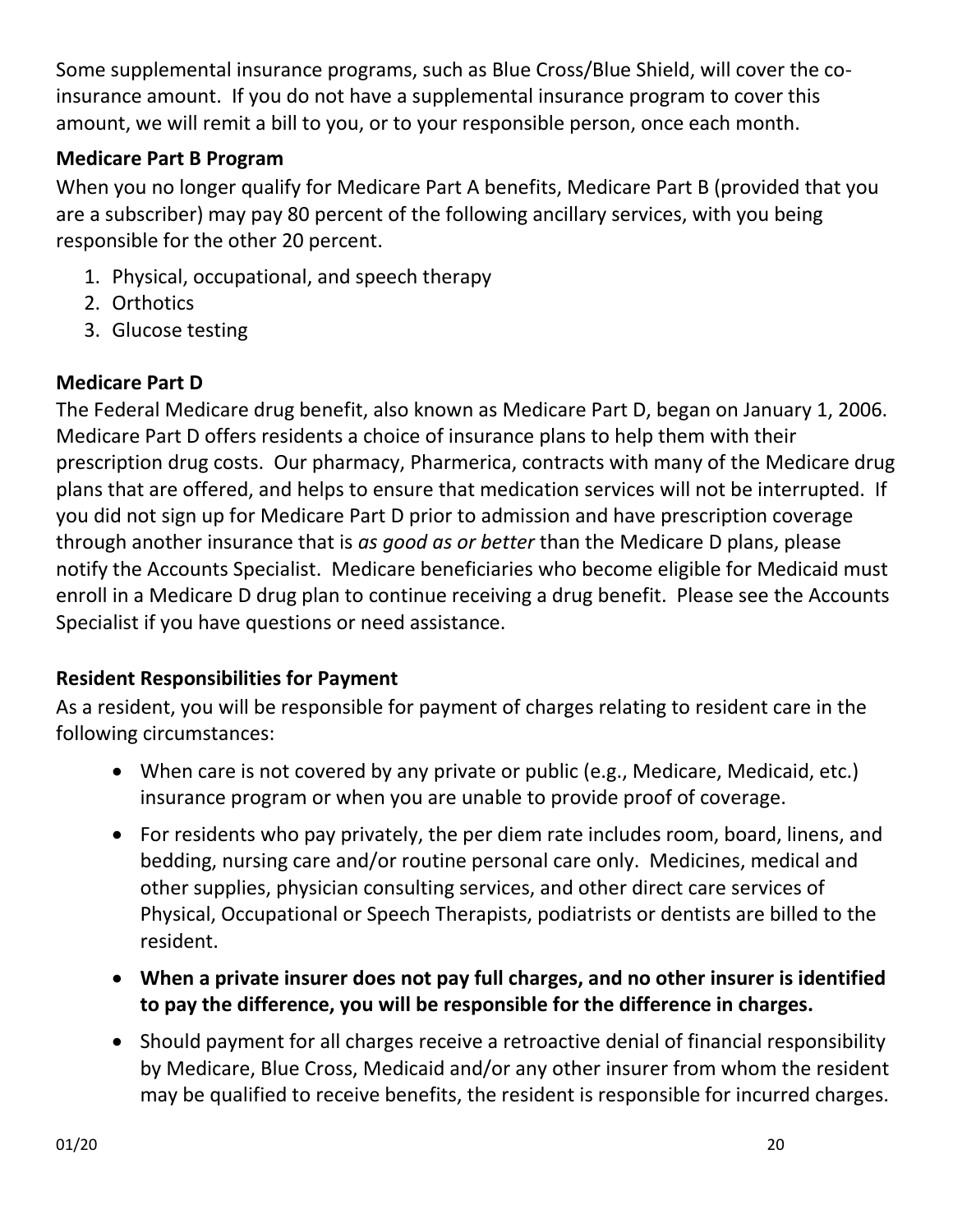- When the resident is at the facility less than twenty-four hours, the resident will be assessed a charge equivalent to one day's rate.
- Should the resident be discharged past 11:00 a.m., an additional charge equivalent to one day's rate will be assessed.
- An interest charge of 1 1/2 percent per month may be added to the balance of any account overdue 30 days or more.

Written authorization for services, which are not included in the per diem rate, will be obtained from you except for medical services required in an emergency. Costs for such services, which are not included in the basic rate, will be discussed with you prior to provision of that service. As various physicians' fees for services vary, those costs will be made available to you prior to the execution of the service on an individual basis, at your request.

Residents are responsible for hospital charges and transportation fees in the event that hospitalization becomes necessary.

Upon request, the facility will provide you with a reasonable explanation of charges for your care, regardless of the source of payment.



# **Connecticut Regulatory and Informational Agencies**

The following are provided as a resource to all residents/representatives.

#### **State Survey Agency**

To file a complaint about healthcare providers or facilities.

Connecticut Department of Public Health Facilities Licensing & Investigations Section 410 Capitol Avenue, MS #12HSR P. O. Box 340308 Hartford, CT 06134-0308 Telephone: 860-509-7407 Email: dph.fliscomplaint@ct.gov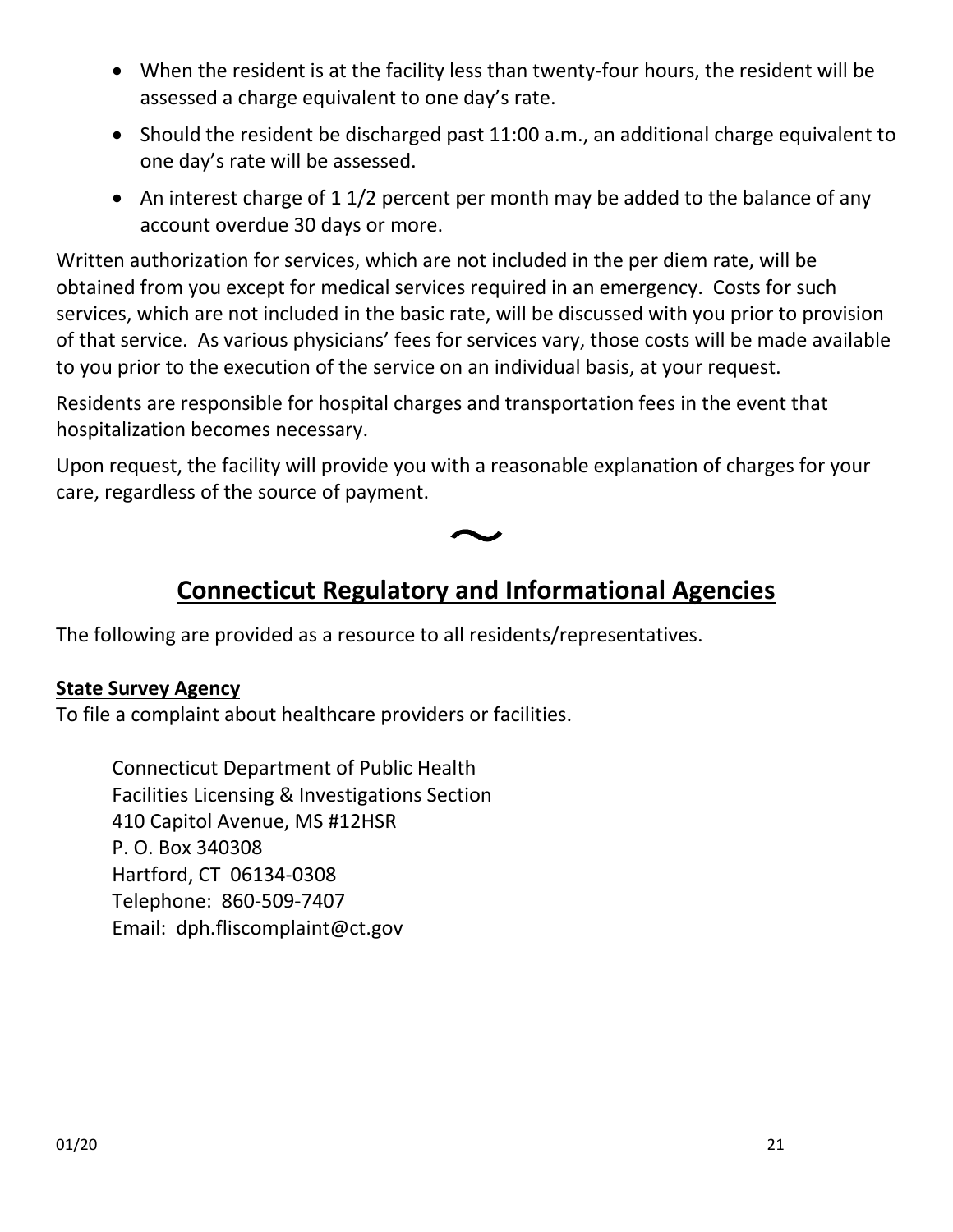## **State Licensure Office**

Assures persons are licensed in their professional licensing categories.

Connecticut Department of Public Health Facility Licensing & Investigation 410 Capitol Avenue, MS #12 HSR P. O. Box 340308 Hartford, CT 06134-0308 Telephone: 860-509-7407

## **State Long-Term Care Ombudsman**

Protects and promotes the rights and quality of life for residents of skilled nursing facilities.

Nancy B. Shaffer, M.A. CT State Long Term Care Ombudsman Department of Social Services 55 Farmington Avenue Hartford, CT 06105-3730 Telephone: 866-388-1888 (Toll free) 860-424-5200 Email: ltcop@ct.gov

## **Protection & Advocacy Agency**

To safeguard and advance the civil and human rights of people with disabilities.

Disability Rights Connecticut, Inc. 846 Wethersfield Avenue Hartford, CT 06144 Telephone: 800-842-7303 Email: info@disrightsct.org www.disrightsct.org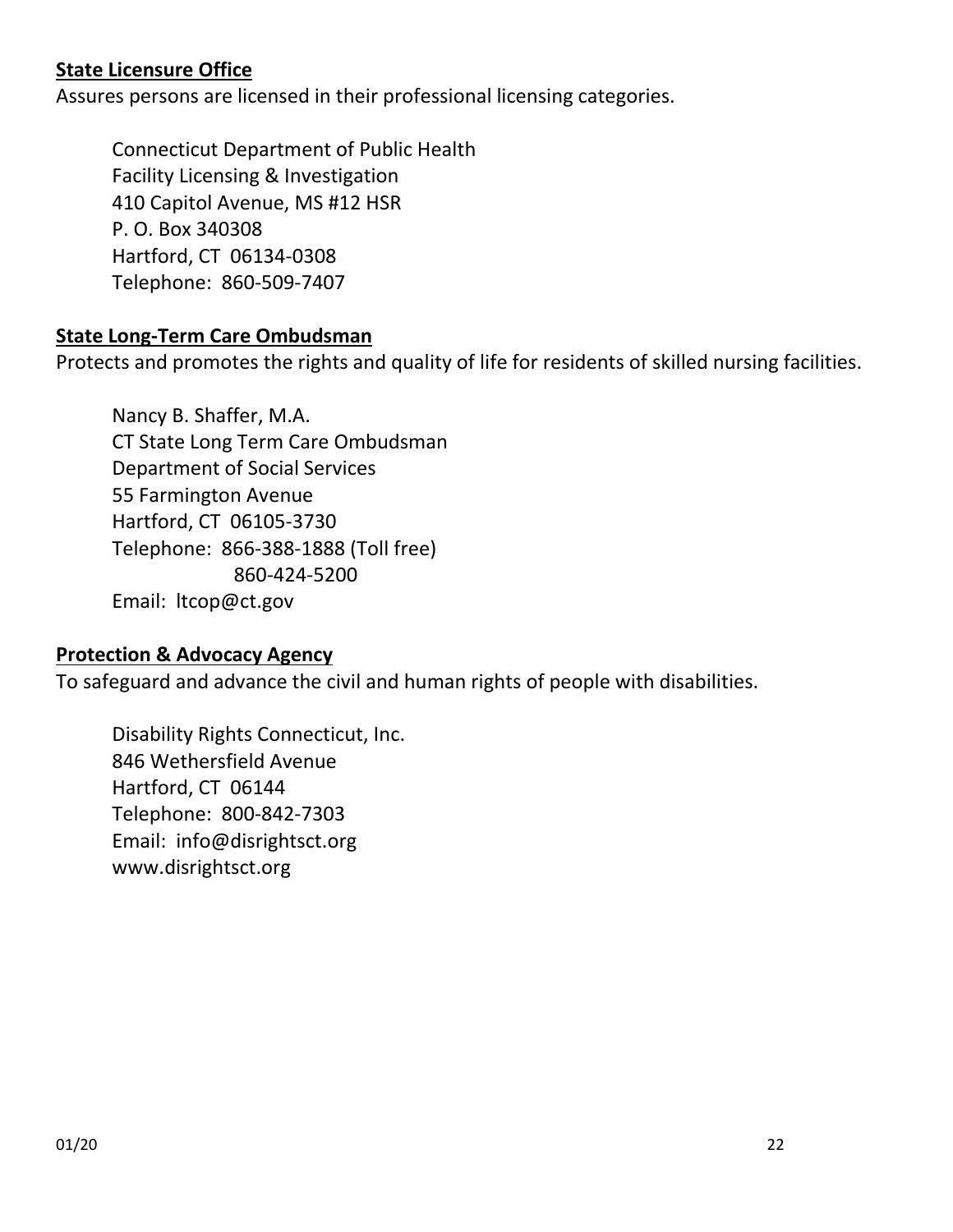## **Adult Protective Services**

Supports the safety and well-being of elders who may be maltreated.

Department of Social Services Social Work Division 55 Farmington Avenue Hartford, CT 06105-3730 Telephone: 1-888-385-4225 860-424-5281

## **Contact Agency for Information about Returning to the Community/Home and Community Based Service Programs**

Offers a variety of services to help eligible individuals who need support to live at home or return to community living.

CT Homecare for Elders Program Department of Social Services Community Options 55 Farmington Avenue, 9<sup>th</sup> Floor Hartford, CT 06105 Telephone: 800-445-5394

Money Follows the Person Program Department of Social Services 55 Farmington Avenue Hartford, CT 06105-3730 Telephone: 1-888-992-8637

## **Medicaid Fraud Control Unit**

Investigates fraud committed by healthcare facilities who provide services paid for by Medicaid.

Medicaid Fraud Control Unit Office of the Chief State's Attorney 300 Corporate Place Rocky Hill, CT 06067 Telephone: 860-258-5986